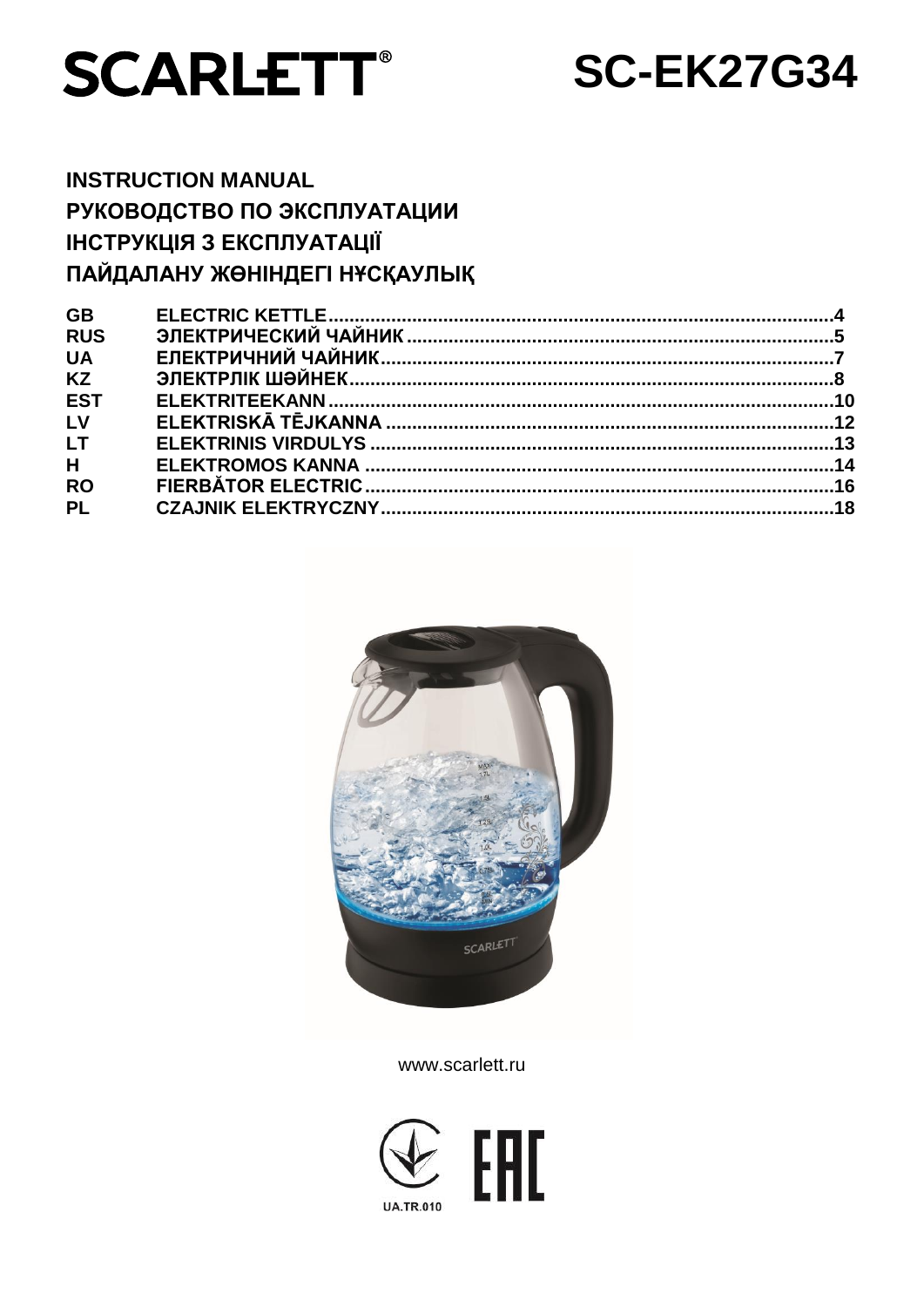- 1. Base unit with cord storage compartment
- 2. Body
- 3. Spout
- 4. Removable filter
- 5. Lid
- 6. Lid open handle
- 7. On/Off switch
- 8. Handle
- 9. Two water level indicators<br>UA ONIC

- 1. База живлення з відсіком для заховування шнура
- 2. Корпус
- 3. Носик
- 4. Знiмний фільтр
- 5. Кришка
- 6. Ручка відкриття кришки
- 7. Перемикач
- 8. Ручка
- 9. Два індикатори рівня води

#### **EST KIRJELDUS LV APRAKSTS**

- 1. Alus juhtmekambriga
- 2. Korpus
- 3. Tila
- 4. Äravõetav filter
- 5. Kaas
- 6. Kaane avamispide
- 7. Lüliti
- 8. Käepide
- 9. Kaks veetaseme indikaatorit

#### **LT APRAŠYMAS H LEÍRÁS**

- 1. Maitinimosi bazė su skyriu elektros laido saugojimui
- 2. Korpusas
- 3. Snapelis
- 4. Nusiimamas filtras
- 5. Dangtis
- 6. Dangčio atidarymo rankena
- 7. Jungiklis
- 8. Ranekna
- 9. Du vandens lygo indikatoriai

- 1. Baza de alimentare cu compartimentul pentru depozitarea cordonului
- 2. Corpul
- 3. Nasul
- 4. Detașabil filtru
- 5. Capac
- 6. Mâner pentru deschiderea capacului
- 7. Buton pornire / oprire
- 8. Scară nivelul apei
- 9. Două indicatoare ale nivelului de apă

#### **GB DESCRIPTION RUS УСТРОЙСТВО ИЗДЕЛИЯ**

- 1. База питания с отсеком для хранения шнура
- 2. Корпус
- 3. Носик
- 4. Съёмный фильтр
- 5. Крышка
- 6. Ручка открытия крышки
- 7. Выключатель
- 8. Ручка
- 9. Два индикатора уровня воды

#### **UA ОПИС KZ СИПАТТАМА**

- 1. Бау сақтауына арналған бөлікті қоректену базасы
- 2. Тұлға
- 3. Тұмсықша
- 4. Алмалы-салмалы сүзгі
- 5. Қақпақ
- 6. Қақпақ ашу тұтқасы
- 7. Ажыратқыш
- 8. Тұтқа
- 9. Су деңгейінің екі көрсеткіші
- 
- 1. Pamatne ar nodalījumu barošanas vada glabāšanai
- 2. Korpuss
- 3. Snīpītis
- 4. Noņemamais filtrs
- **Vācinš**
- 6. Rokturis vāciņa attaisīšanai
- 7. Slēdzis (izslēgt)
- 8. Rokturis
- 9. Divi ūdens līmeņa indikatori

- 1. Áramforrást biztosító elem csatlakozó tárolóval
- 2. Készülékház
- 3. Teafőző szája
- 4. Levehető szűrő
- 5. Fedő
- 6. A fedő nyitófogantyúja
- 7. Főkapcsoló
- 8. Fogantyú
- 9. Két vízszint-indikátor
- **RO DETALII PRODUS PL BUDOWA WYROBU**
	- 1. Baza zasilającą z przedziałem do schowania przewodu zasilającego
	- 2. Obudowa
	- 3. Dzióbek
	- 4. Zdejmowany filtr
	- 5. Pokrywa
	- 6. Uchwyt otwarcia pokrywy
	- 7. Wyłącznik
	- 8. Uchwyt 9. Dwa wskaźniki poziomu wody

www.scarlett.ru 2 SC-EK27G34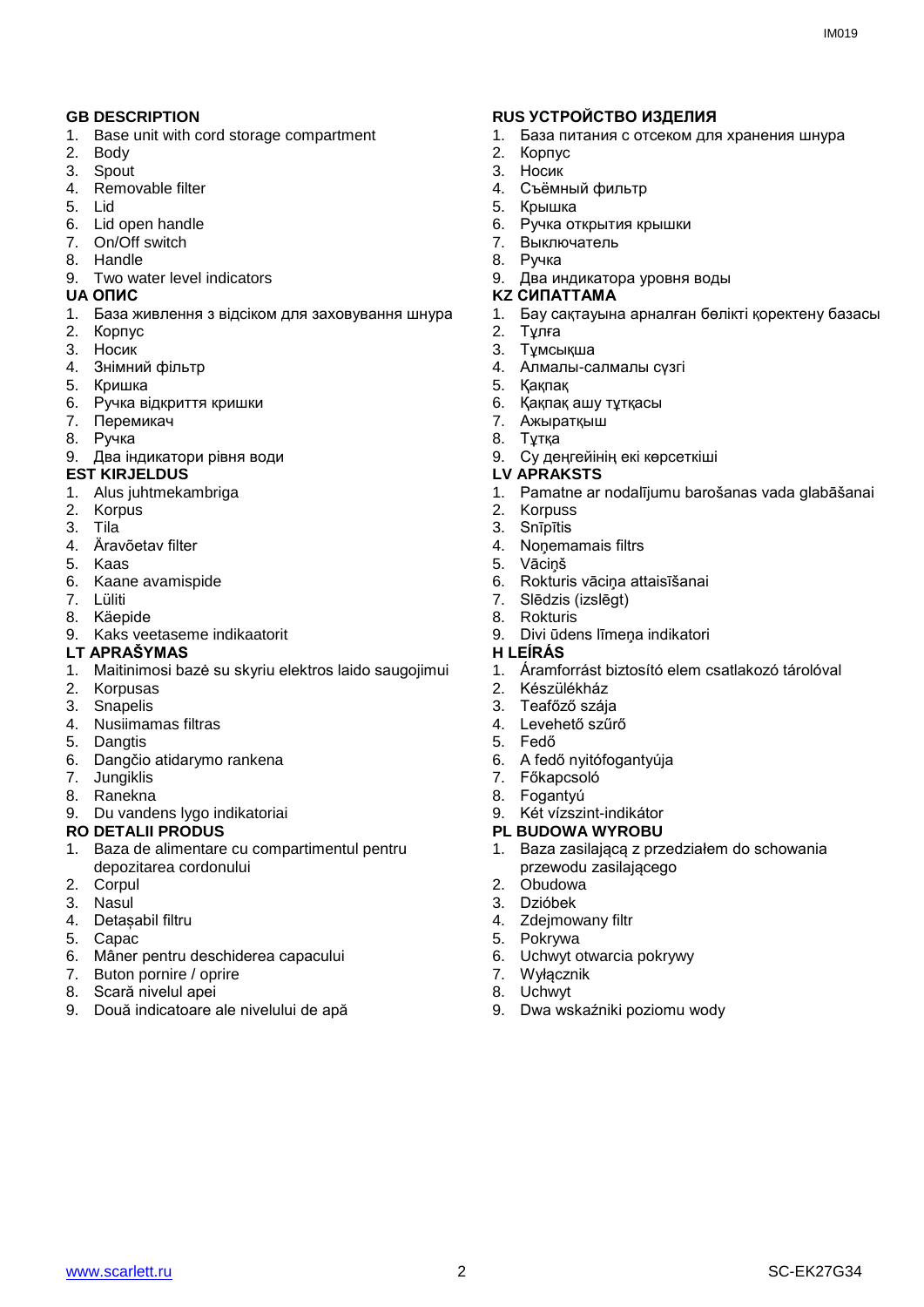| 236<br>157<br>1850-2200W<br>1.1/ 1.4kg<br>1.7 <sub>L</sub><br>220-240 V~ 50 Hz |  |  |  |  |  | mm<br>215 |
|--------------------------------------------------------------------------------|--|--|--|--|--|-----------|
|--------------------------------------------------------------------------------|--|--|--|--|--|-----------|

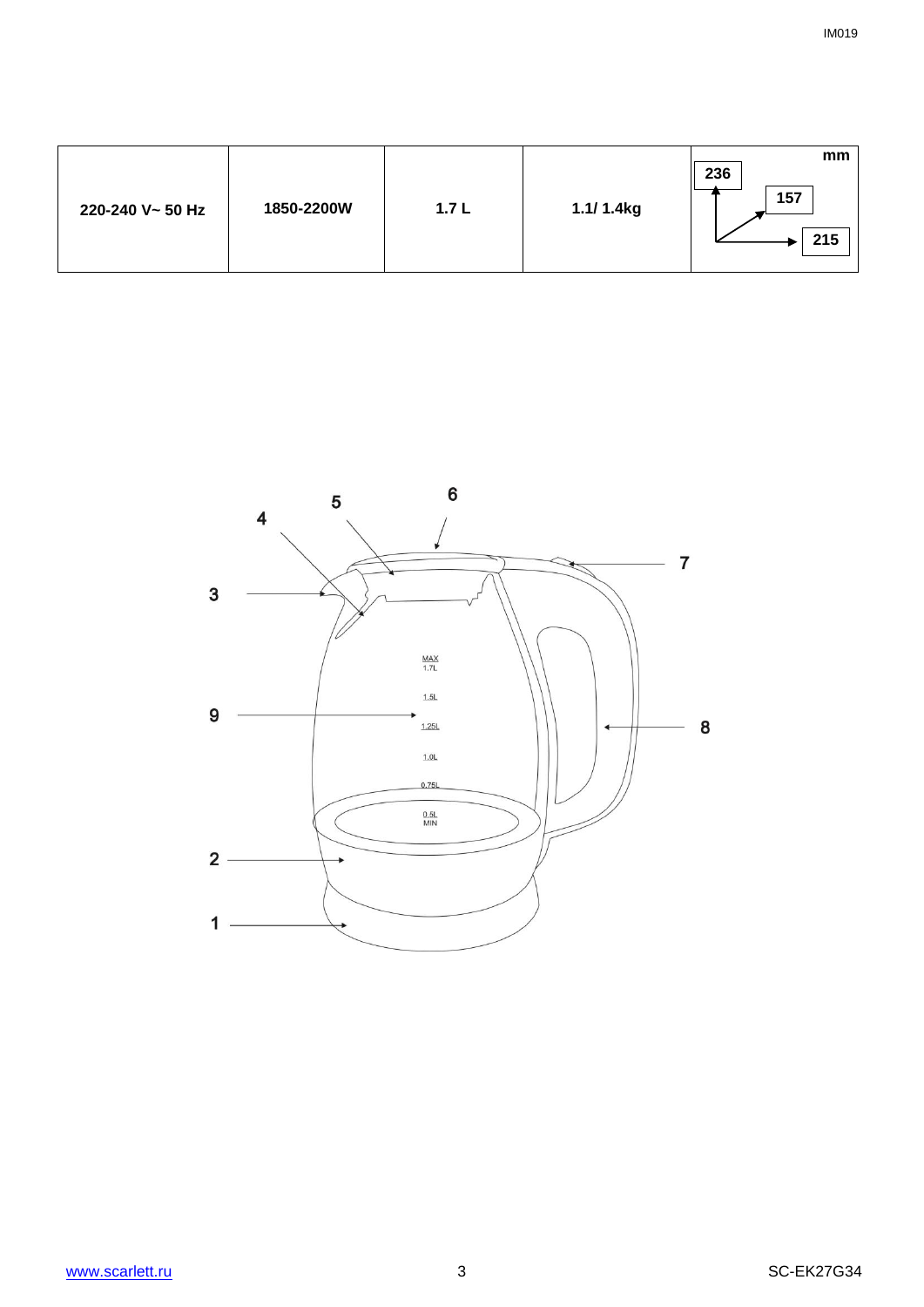#### **GB** INSTRUCTION MANUAL **IMPORTANT SAFEGUARDS**

- Please read these operating instructions carefully before connecting your kettle to the power supply, in order to avoid damage due to incorrect use.
- Before switching on the appliance for the first time please check if the technical specifications indicated on the unit correspond to the mains parameters.
- Incorrect operation and improper handling can lead to malfunction of the appliance and injuries to the user.
- The appliance is intended for use only in domestic aims. The unit is not intended for industrial and commercial use, and also for use in:
- kitchen area for the stuff of shops, offices and the other industrial places
- farm houses
- hotels, motels, rest homes and other similar places by residents.
- Always unplug the appliance from the power supply when not in use.
- Keep the base unit away from water and protect from splashes.
- Do not immerse the unit, cord or plug in water or other liquids. If it has happened, remove the plug from the wall socket immediately and have the unit checked by an expert before using it again.
- In case of power cord is damaged, its replacement should be done by the manufacture or service department or the other high-skill person to avoid any danger.
- Ensure that the cord does not hang over sharp edges and keep it away from hot surfaces.
- To disconnect the appliance from the power supply pull it out by the plug only, not by the cord.
- Place the appliance on a dry stable surface, away from sources of heat (e.g. hotplates); do not place it under curtains and shelves.
- Do not leave the appliance unattended when in use.
- The appliance is not intended for use for [physically, sensory or mental disabled](https://www.multitran.ru/c/m.exe?t=5841801_1_2&s1=%F7%E5%EB%EE%E2%E5%EA%20%F1%20%EE%E3%F0%E0%ED%E8%F7%E5%ED%ED%FB%EC%E8%20%E2%EE%E7%EC%EE%E6%ED%EE%F1%F2%FF%EC%E8) person (including children) or for person with lack of life experience or knowledge, if only they are under supervision or have been instructed about the use of the unit by responsible person.
- Children must be under control in order not to be allowed to play with the appliance.
- Use the kettle only with the base unit supplied, and do not use the base unit for any other purposes.
- Never take the kettle from its base while in operation. Switch the appliance off first.
- Electric kettle with button in turn-on position is forbidden to put on the base.
- ATTENTION: Do not open the lid while water is boiling.
- ATTENTION: During the operation, the appliance heats up. Be careful! Do not touch the body of the unit while it is working. To avoid skin burns with hot steam, do not bend over the unit during opening the lid.Close the lid properly before switching on. Otherwise, the appliance will not switch off automatically and the hot water may overflow.
- The kettle is for heating water only, not for any other purposes and liquids.
- Do not attempt to repair, adjust or replace parts in the appliance. Repair the malfunctioning appliance in the nearest service center.
- If the product has been exposed to temperatures below 0ºC for some time it should be kept at room temperature for at least 2 hours before turning it on
- The manufacturer reserves the right to introduce minor changes into the product design without prior notice, unless such changes influence significantly the product safety, performance, and functions.
- Production date mentioned on the unit and/or on the packing materials and documentations.

#### **BEFORE USING FOR THE FIRST TIME**

- Kettle is suitable for boiling water.
- To remove the foreign smell from the new unit before the first use boil the water with added juice of 1-3 lemons or a pack of citric acid.
- Leave the fluid in the unit for 12 hours, then boil again.
- Pour the solution out and rinse the kettle inside carefully avoiding fall water on the electric contacts.
- Repeat the procedure if necessary.

#### **INSTRUCTION FOR USE**

#### FILLING

- Remove the kettle from the base unit.
- You can fill the kettle with water via the spout or neck with opened lid.
- Do not fill the kettle with less than 0.5 l of water (less than "MIN" mark) to prevent it from operating dry and more than 1.7 l (up to "MAX" mark) to avoid overfilling and water spilling out during the boiling. SWITCHING ON
- After filling with water, place the kettle on the base unit.
- Connect the plug to the power supply and push On/Off switch. The appliance will turn on and indicator will light. SWITCHING OFF
- When water begins to boil, the kettle will switch off automatically and indicator light will go off.
- *NOTE:* This appliance has a safety system, which automatically switches heating element off if the appliance inadvertently has been switched on when empty, or if it operates dry. In this case let the appliance cool down 10 minutes before filling with water again.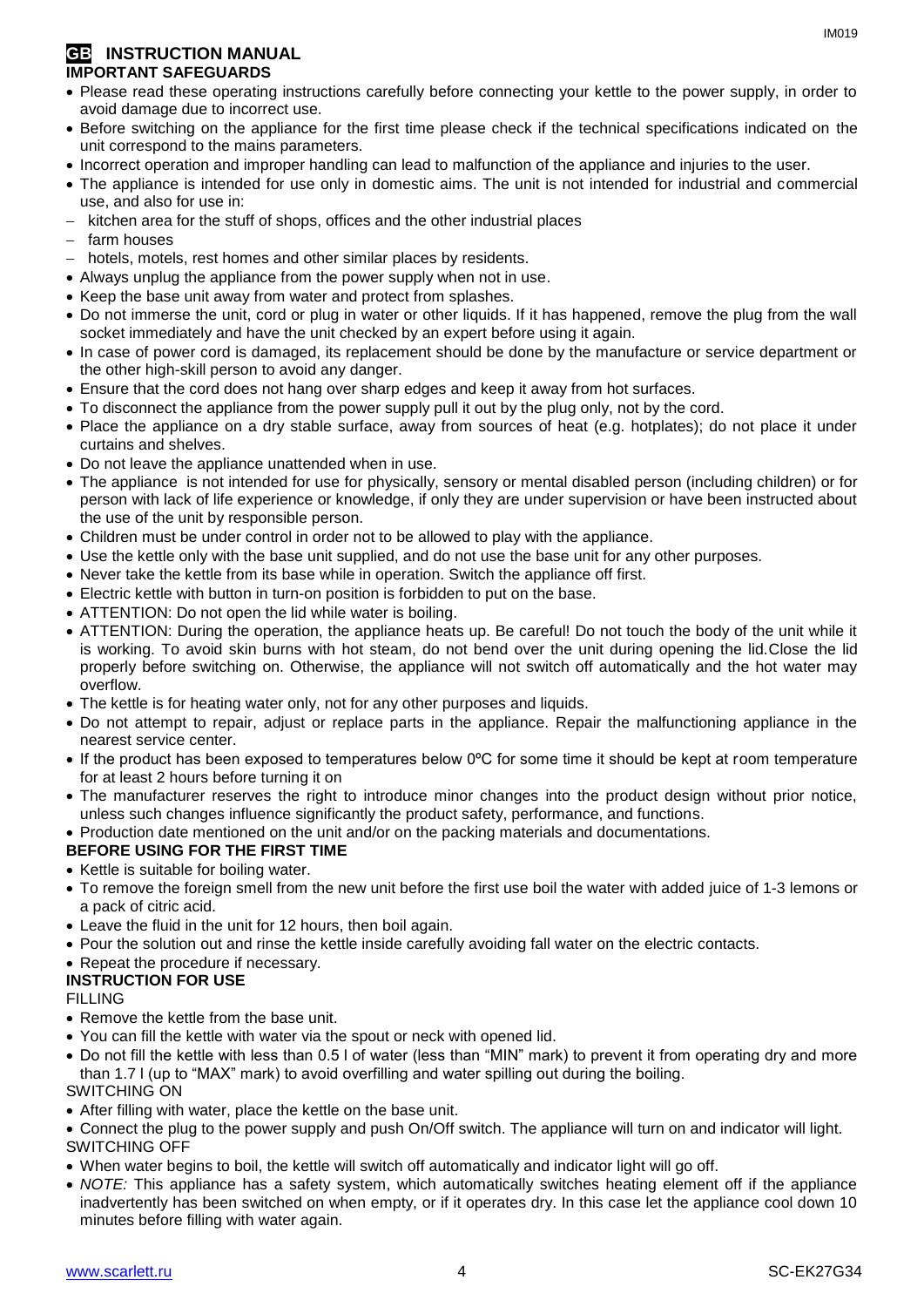#### SWITCHING ON AGAIN

If the kettle has been switched off automatically, it can be switched on again after cooling for 15-20 seconds.

#### **CARE AND CLEANING**

- Open the lid and pour out the water through the orifice.
- Always remove the plug from the socket and let the appliance cool down completely.
- Clean the outside of the kettle and the base unit with a soft damp cloth, then wipe with a dry cloth. Do not use any abrasive materials.
- Remove scale regularly, using special descaling agents, available at the market, following given instructions.

#### FILTER CLEANING

- Remove the filter out of the kettle.
- Place it under a jet of water and rub gently with a soft brush (not included).
- Return the filter to its place.

#### **STORAGE**

- Switch off and unplug the appliance; let it entirely cool.
- Complete all requirements of Chapter CLEANING AND CARE.
- The cord can be wrapped around the base area for storage.
- Keep the appliance in a dry cool place.



The symbol on the unit, packing materials and/or documentations means used electrical and electronic units and battery's should not be toss in the garbage with ordinary household garbage. These units should be pass to special receiving point.

For additional information about actual system of the garbage collection address to the local authority.

Valid utilization will help to save valuable resources and avoid negative work on the public health and environment which happens with incorrect using garbage.

#### **RUS РУКОВОДСТВО ПО ЭКСПЛУАТАЦИИ МЕРЫ БЕЗОПАСНОСТИ**

- Внимательно прочитайте данную инструкцию перед эксплуатацией прибора во избежание поломок при использовании.
- Перед первоначальным включением проверьте, соответствуют ли технические характеристики, указанные на изделии, параметрам электросети.
- Неправильное обращение может привести к поломке изделия, нанести материальный ущерб и причинить вред здоровью пользователя.
- Прибор предназначен для использования только в бытовых целях согласно данному Руководству по эксплуатации. Прибор не предназначен для промышленного и коммерческого применения, а также для использования:
- в кухонных зонах для персонала в магазинах, офисах и прочих производственных помещениях;
- в фермерских домах;
- клиентами в гостиницах, мотелях, пансионатах и других похожих мест проживания.
- Если устройство не используется, всегда отключайте его от электросети.
- Не допускайте попадания воды на базу питания.
- Не погружайте прибор, базу питания и шнур питания в воду или другие жидкости. Если это случилось, немедленно отключите устройство от электросети и, прежде чем пользоваться им дальше, проверьте работоспособность и безопасность прибора у квалифицированных специалистов.
- При повреждении шнура питания его замену, во избежание опасности, должны производить изготовитель, сервисная служба или подобный квалифицированный персонал.
- Следите за тем, чтобы шнур питания не касался острых кромок и горячих поверхностей.
- При отключении прибора от электросети, беритесь за вилку, а не тяните за шнур.
- Устройство должно устойчиво стоять на сухой ровной поверхности. Не ставьте прибор на горячие поверхности, а также вблизи источников тепла (например, электрических плит), занавесок и под навесными полками.
- Никогда не оставляйте включенный прибор без присмотра.
- Прибор не предназначен для использования лицами (включая детей) с пониженными физическими, сенсорными или умственными способностями или при отсутствии у них жизненного опыта или знаний, если они не находятся под присмотром или не проинструктированы об использовании прибора лицом, ответственным за их безопасность.
- Дети должны находиться под присмотром для недопущения игр с прибором.
- Используйте изделие только с базой питания из комплекта. Запрещается использовать её для других целей.
- Нельзя снимать чайник с базы питания во время работы, сначала отключите его.
- Чайник с включенной кнопкой нельзя ставить на базу.
- ВНИМАНИЕ: Не открывайте крышку, пока вода кипит.
- ВНИМАНИЕ: Во время работы прибор нагревается. Будьте осторожны! Не касайтесь руками корпуса прибора во время его работы. Во избежание ожога горячим паром не наклоняйтесь над устройством при открывании крышки.

 $IMA01Q$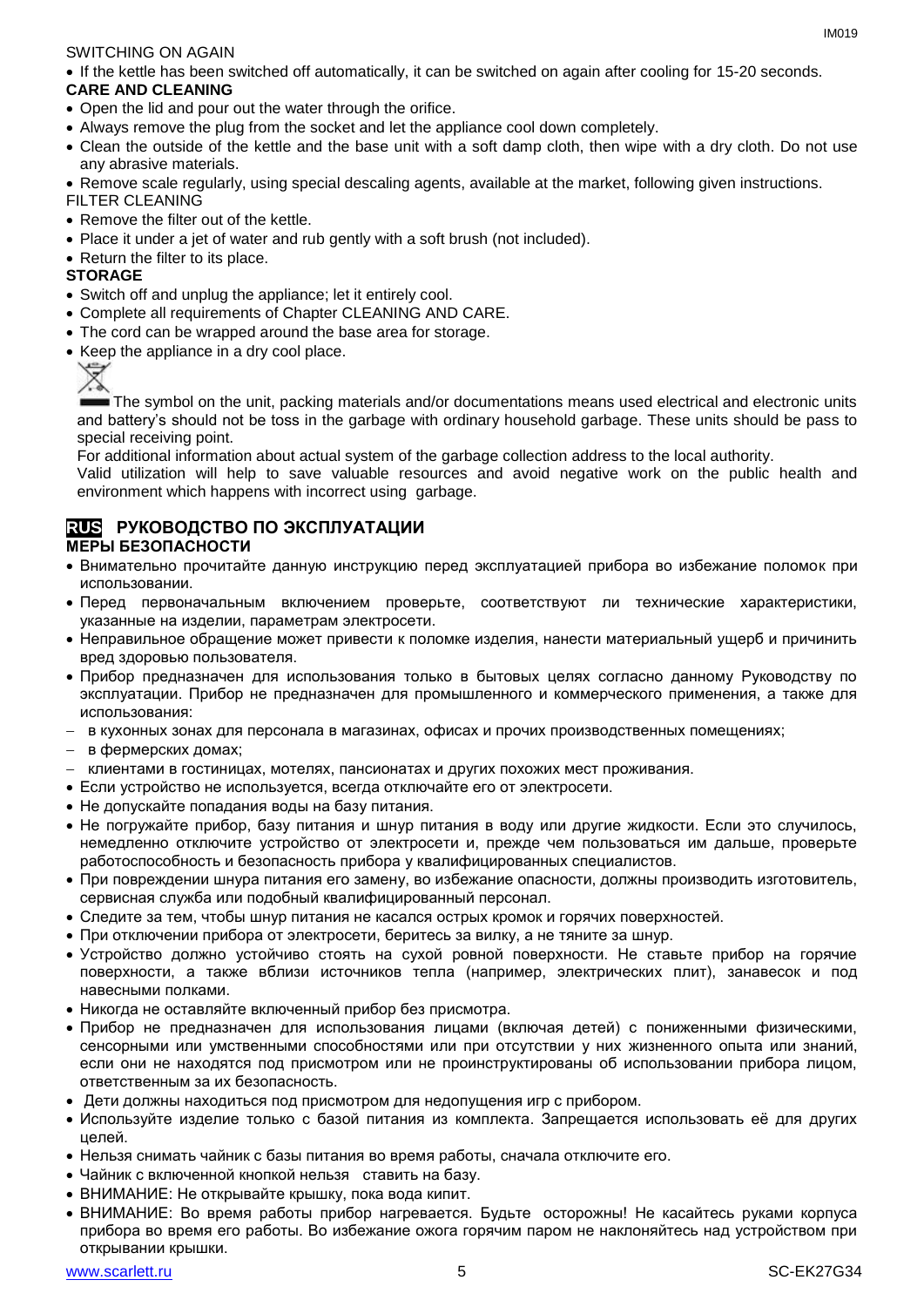- Перед включением убедитесь, что крышка плотно закрыта, иначе не сработает система автоматического отключения при закипании и вода может выплеснуться.
- Устройство предназначено только для нагрева воды. Запрещается использование в других целях это может привести к поломке изделия.
- Не пытайтесь самостоятельно ремонтировать прибор или заменять какие-либо детали. При обнаружении неполадок обращайтесь в ближайший Сервисный центр.
- Если изделие некоторое время находилось при температуре ниже 0ºC, перед включением его следует выдержать в комнатных условиях не менее 2 часов.
- Производитель оставляет за собой право без дополнительного уведомления вносить незначительные изменения в конструкцию изделия, кардинально не влияющие на его безопасность, работоспособность и функциональность.
- Дата производства указана на изделии и/или на упаковке, а также в сопроводительной документации.

#### **ПОДГОТОВКА**

- Чайник предназначен для кипячения воды.
- Для устранения посторонних запахов из нового прибора перед первоначальным использованием вскипятите воду в чайнике, добавив в нее сок 1-3 лимонов или пакетик лимонной кислоты.
- Оставьте раствор на 12 часов, затем снова прокипятите.
- Слейте раствор и аккуратно сполосните чайник изнутри, не допуская попадания воды на электрические контакты.
- При необходимости повторите процедуру.

#### **РАБОТА**

ЗАЛИВ ВОДЫ

- Снимите чайник с базы питания.
- Вы можете наполнить его через носик или горловину, открыв крышку.
- Во избежание перегрева чайника не рекомендуется наливать меньше 0.5 л воды (ниже отметки "MIN"). Не наливайте больше 1.7л воды (выше отметки "MAX"), иначе она может выплеснуться через носик при кипении.

ВКЛЮЧЕНИЕ

- Установите наполненный водой чайник на базу питания.
- Подключите шнур питания к электросети и включите чайник, при этом загорится световой индикатор работы.

ВЫКЛЮЧЕНИЕ

- При закипании воды чайник отключится автоматически и световой индикатор погаснет.
- *ВНИМАНИЕ:* Ваш чайник оснащён системой защиты от перегрева. Если в чайнике нет или мало воды, он автоматически отключится. Если это произошло, необходимо подождать не менее 10 минут, чтобы чайник остыл, после чего можно заливать воду.

ПОВТОРНОЕ ВКЛЮЧЕНИЕ

 Если чайник только что закипел и автоматически отключился, а Вам нужно снова подогреть воду, подождите 15-20 секунд перед повторным включением.

#### **ОЧИСТКА И УХОД**

- Слейте всю воду через горловину, открыв крышку.
- Перед очисткой всегда отключайте устройство от электросети и давайте ему полностью остыть (нагревательный элемент некоторое время после использования остается горячим).
- Ни в коем случае не мойте чайник и базу питания проточной водой. Протрите снаружи корпус и базу сначала влажной мягкой тканью, а затем – насухо. Не применяйте абразивные чистящие средства, металлические мочалки и щётки, а также органические растворители.
- Регулярно очищайте изделие от накипи специальными средствами, которые можно приобрести в торговой сети. Применяя чистящие средства, следуйте указаниям на их упаковке. ОЧИСТКА ФИЛЬТРА

• Извлеките фильтр из чайника.

Аккуратно протрите фильтр, мягкой щёткой (не входит в комплект) удалите загрязнения под струёй воды.

Установите фильтр на место.

#### **ХРАНЕНИЕ**

- Перед хранением убедитесь, что прибор отключен от электросети и полностью остыл.
- Выполните все требования раздела ОЧИСТКА И УХОД.
- Смотайте шнур питания.
- Храните прибор в сухом прохладном месте.

**- Данный символ на изделии, упаковке и/или сопроводительной документации означает, что** использованные электрические и электронные изделия и батарейки не должны выбрасываться вместе с обычными бытовыми отходами. Их следует сдавать в специализированные пункты приема.

Для получения дополнительной информации о существующих системах сбора отходов обратитесь к местным органам власти.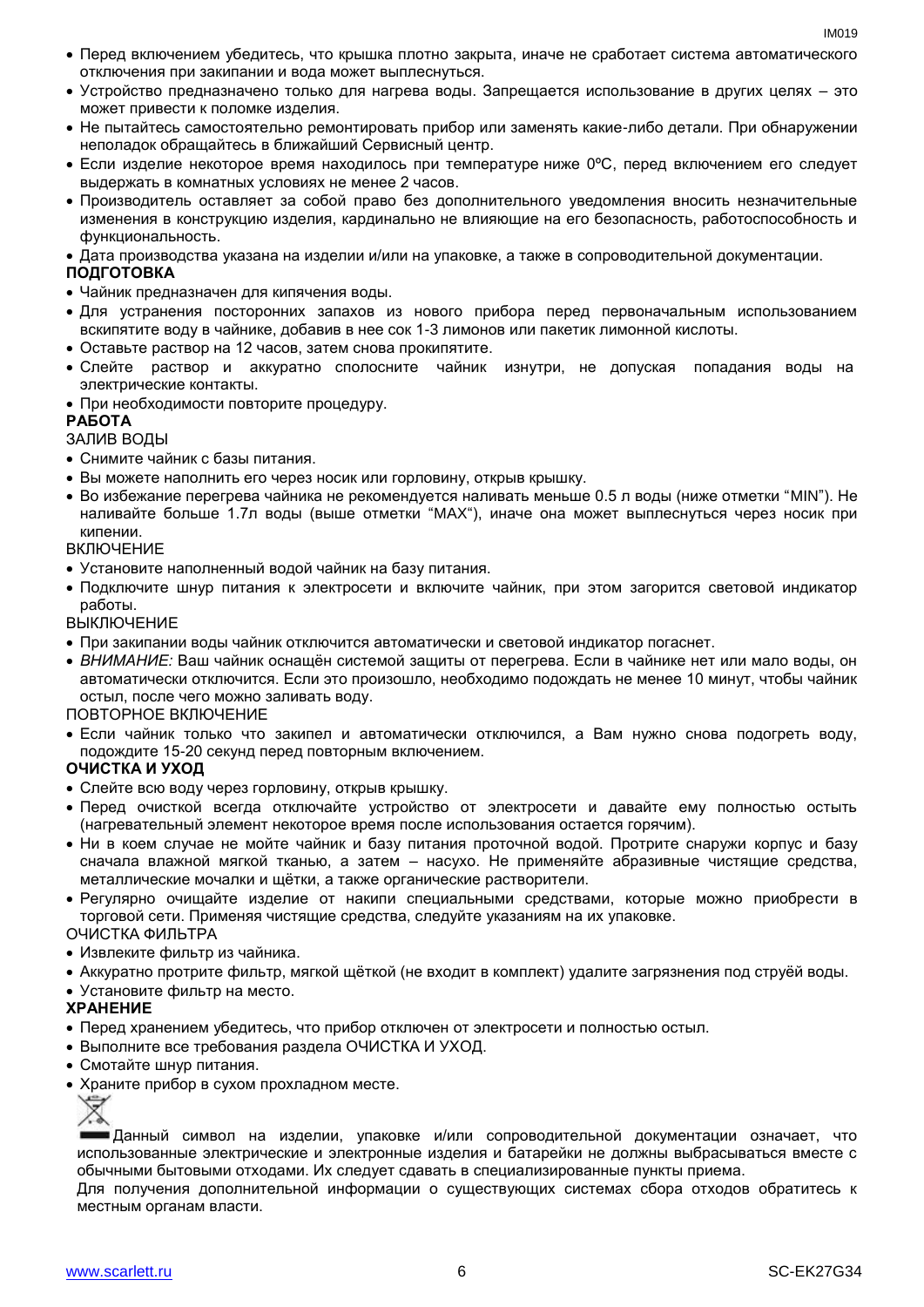Правильная утилизация поможет сберечь ценные ресурсы и предотвратить возможное негативное влияние на здоровье людей и состояние окружающей среды, которое может возникнуть в результате неправильного обращения с отходами.

### **UA ІНСТРУКЦІЯ З ЕКСПЛУАТАЦІЇ**

- Шановний покупець! Ми вдячні Вам за придбання продукції торговельної марки SCARLETT та довіру до нашої компанії. SCARLETT гарантує високу якість та надійну роботу своєї продукції за умови дотримання технічних вимог, вказаних в посібнику з експлуатації.
- Термін служби виробу торгової марки SCARLETT у разі експлуатації продукції в межах побутових потреб та дотримання правил користування, наведених в посібнику з експлуатації, складає 2 (два) роки з дня передачі виробу користувачеві. Виробник звертає увагу користувачів, що у разі дотримання цих умов, термін служби виробу може значно перевищити вказаний виробником строк.

#### **МІРИ БЕЗПЕКИ**

- Уважно прочитайте дану інструкцію перед експлуатацією приладу, щоб запобігти поломок при використанні.
- Перш ніж увімкнути прилад, перевірте, чи відповідають технічні характеристики, вказані на виробі, параметрам електромережі.
- Невiрне використання може призвести до поломки виробу, завдати матеріального урону та шкоди здоров'ю користувача.
- Прилад призначений для використання тільки в побутових цілях. Прилад не призначений для промислового та комерційного застосування, а також для використання:
- у кухонних зонах для персоналу в магазинах, офісах та інших виробничих приміщеннях;
- у фермерських будинках;
- клієнтами у готелях, мотелях, пансіонатах та інших схожих місцях проживання.
- Якщо прилад не використовується, завжди відключайте його з мережі.
- Не дозволяйте, щоб вода попадала на базу живлення.
- Не занурюйте прилад та шнур живлення у воду чи інші рідини. Якщо це відбулося, негайно відключите прилад з мережі та, перед тим, як користуватися їм далі, перевірте працездатність та безпеку приладу у кваліфікованих фахівців.
- У разі пошкодження кабелю живлення, його заміну, з метою запобігання небезпеці, повинен виконувати виробник або уповноважений їм сервісний центр, або аналогічний кваліфікований персонал.
- Стежте за тим, щоб шнур живлення не торкався гострих крайок чи гарячих поверхонь.
- Пiд час відключення приладу з мережі тримайтеся рукою за вилку, не тягніть за шнур.
- Пристрій має стійко стояти на сухій рiвній поверхні. Не ставте прилад на гарячі поверхні, а також поблизу джерел тепла (наприклад, електричних плит), занавісок й під навісними полками.
- Ніколи не залишайте ввімкнений прилад без нагляду.
- Прилад не призначений для використання особами (у тому числі дітей) зі зниженими фізичними, сенсорними чи розумовими здібностями або за відсутності в них життєвого досвіду чи знань, якщо вони не знаходяться під наглядом чи не проінструктовані про використання приладу особою, що відповідає за їхню безпеку.
- Діти повинні знаходитись під наглядом задля недопущення ігор з приладом.
- Використовуйте прилад тільки з базою живлення з комплекту. Заборонено використовувати його для iнших мет.
- Не можна знімати чайник з бази живлення пiд час роботи, спочатку вимкніть його.
- Чайник з увімкненою кнопкою класти на базу не можна
- УВАГА: Не відкривайте кришку, поки вода закипить.
- УВАГА: Під час роботи прилад нагрівається. Будьте обережні! Не торкайтеся руками корпуса приладу під час його роботи. З метою запобігання опікам гарячою парою не нахиляйтеся над пристроєм під час відчинення кришк
- Перед вмиканням переконайтеся, що кришка щільно зачинена, інакше не спрацюе система автоматичного вимикання пiд час закипання та вода може виплюхнутися.
- Прилад призначений тільки для нагріву води. Заборонено використовувати його з іншою метою це може призвести до псування приладу.
- Не намагайтеся самостійно ремонтувати прилад або замінювати які-небудь деталі. При виявленні неполадок звертайтеся в найближчий Сервісний центр.
- Якщо виріб деякий час знаходився при температурі нижче 0ºC, перед увімкненням його слід витримати у кімнаті не менше 2 годин.
- Виробник залишає за собою право без додаткового повідомлення вносити незначні зміни до конструкції виробу, що кардинально не впливають на його безпеку, працездатність та функціональність.
- Обладнання відповідає вимогам Технічного регламенту обмеження використання деяких небезпечних речовин в електричному та електронному обладнанні.
- Дата виробництва вказана на виробі та/або на упаковці, а також у супровідній документації.

#### **ПІДГОТОВКА**

- Чайник призначений для кип'ятіння води.
- Задля усунення сторонніх запахів з нового приладу перед початковим використанням закип'ятіть воду в чайнику, додавши в неї сік 1-3 лимонів або пакетик лимонної кислоти.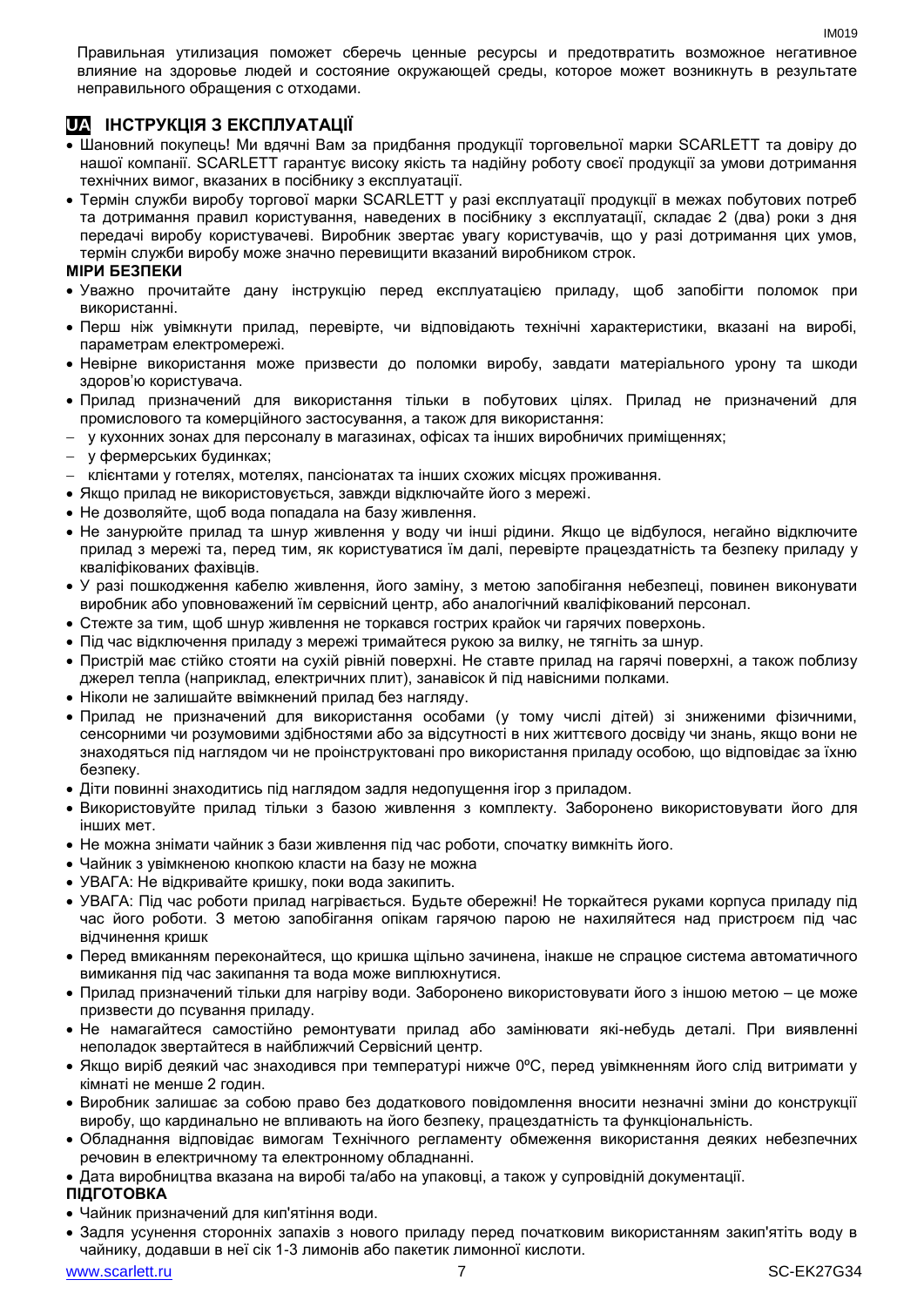- Залиште розчин на 12 годин, потім знову прокип'ятіть.
- Злийте розчин й акуратно сполосніть чайник зсередини, не допускаючи потрапляння води на електричні контакти
- За необхідності повторіть процедуру.

#### **ЕКСПЛУАТАЦІЯ**

#### ЗАЛИВАННЯ ВОДИ

- Зніміть чайник з бази живлення.
- Можна наповняти його через носик чи горловину, відкривши кришку.
- Щоб запобігти перегріву чайника, не слiд наливати менше ніж 0.5 л води (нижче мітки "MIN"). Не наливайте більше ніж 1.7 л води (вище мітки "MAX"), інакше вона може виплюхнутися через носик пiд час кипіння.

#### ВМИКАННЯ

- Установіть наповнений водою чайник на базу живлення.
- Підключите шнур живлення до мережі та ввімкнить чайник, при цьому засвітиться світловий індикатор роботи.

#### ВИМИКАННЯ

- Після закипання води чайник вимкнеться автоматично та світловий індикатор згасне.
- *УВАГА:* Ваш чайник обладнаний системою захисту вид перегріву. Якщо у чайнику немає чи мало води, він автоматично вимкнеться. Якщо це відбулося, необхідно почекати не менше ніж 10 хвилин, щоб чайник охолонув, після чого можна заливати воду.

ПОВТОРНЕ ВМИКАННЯ

 Якщо чайник тільки-но закипів та автоматично вимкнувся, а Вам потрібно знову підігріти воду, почекайте 15-20 секунд перед повторним вмиканням.

#### **ОЧИЩЕННЯ ТА ДОГЛЯД**

- Злийте всю воду через горловину, відкривши кришку.
- Ні в якому разі не мийте чайник та базу живлення під струмом води. Протріть зовні корпус та базу спочатку вологою м'якою тканиною, а потім – насухо. Не вживайте абразивних чистячих засобів, металевих мочалок та щіток, а також органічних розчинників.
- Регулярно очищайте прилад від накипу спеціальними засобами, що можна придбати у торговельній сітці. Вживаючи чистячі засоби, дотримуйтеся инструкції на їх упаковці.

ОЧИЩЕННЯ ФІЛЬТРА

- Вийміть фільтр з чайника.
- Акуратно протріть фільтр, та мя'кою щіткою (не входить до комплекту) видалите забрудження під струмом води.

Установіть фільтр на місце.

#### **ЗБЕРЕЖЕННЯ**

- Перед зберіганням переконайтеся, що прилад відключений від електромережі і повністю охолов.
- Виконайте усі вимоги розділу ОЧИЩЕННЯ ТА ДОГЛЯД.
- Змотайте шнур живлення.
- Зберігайте прилад у сухому прохолодному місці.



Цей символ на виробі, упаковці та/або в супровідній документації означає, що електричні та електронні вироби, а також батарейки, що були використані, не повинні викидатися разом із звичайними побутовими відходами. Їх потрібно здавати до спеціалізованих пунктів прийому.

Для отримання додаткової інформації щодо існуючих систем збору відходів зверніться до місцевих органів влади.

Належна утилізація допоможе зберегти цінні ресурси та запобігти можливому негативному впливу на здоров'я людей і стан навколишнього середовища, який може виникнути в результаті неправильного поводження з відходами.

#### **KZ ПАЙДАЛАНУ ЖӨНІНДЕГІ НҰСҚАУЛЫҚ**

- Құрметті сатып алушы! SCARLETT сауда таңбасының өнімін сатып алғаныңыз үшін және біздің компанияға сенім артқаныңыз үшін Сізге алғыс айтамыз. Іске пайдалану нұсқаулығында суреттелген техникалық талаптар орындалған жағдайда, SCARLETT компаниясы өзінің өнімдерінің жоғары сапасы мен сенімді жұмысына кепілдік береді.
- SCARLETT сауда таңбасының бұйымын тұрмыстық мұқтаждар шеңберінде пайдаланған және іске пайдалану нұсқаулығында келтірілген пайдалану ережелерін ұстанған кезде, бұйымның қызмет мерзімі бұйым тұтынушыға табыс етілген күннен бастап 2 (екі) жылды құрайды. Аталған шарттар орындалған жағдайда, бұйымның қызмет мерзімі өндіруші көрсеткен мерзімнен айтарлықтай асуы мүмкін екеніне өндіруші тұтынушылардың назарын аударады.

#### **ҚАУІПСІЗДІК ШАРАЛАРЫ**

- Пайдалану кезінде бұзылмауы үшін құралды қолданудың алдында осы нұсқауды ықыласпен оқып шығыңыз.
- Алғаш рет іске қосар алдында бұйымда көрсетілген техникалық сипаттамалардың электр желісінің параметрлеріне сәйкес келетін-келмейтінін тексеріңіз.

 $INAO1Q$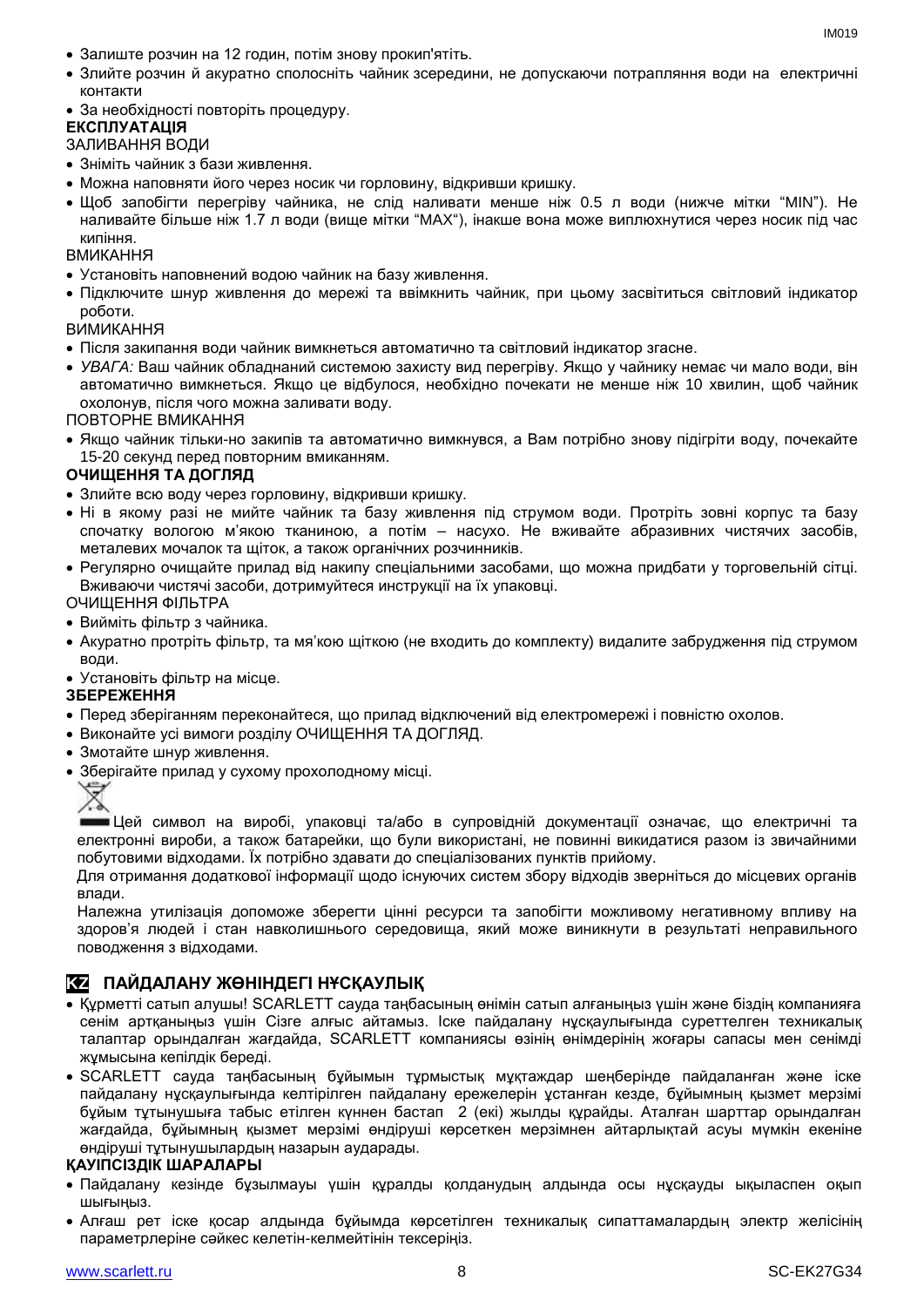- Дұрыссыз қолдау бұйымның бұзылуына әкеліп соғуы, заттай зиян іп келтіріп және пайдаланушының денсаулығына зиян тигізуі мүмкін.
- Аспап тек тұрмыстық мақсаттарда ғана пайдалануға арналған. Аспап өнеркәсіптік және сауда-саттық мақсатында қолдануға, сондай-ақ мына жерлерде пайдалануға арналмаған:
- дүкендердегі, кеңселердегі және басқа да өнеркәсіптік үй-жайлардағы қызметкерлерге арналған асүй аймақтарында;
- фермерлердің үйлерінде;
- қонақүйлерде, мотельдерде, пансионаттарда және соларға ұқсас тұрғын жайларда клиенттердің пайдалануына арналмаған.
- Егер құрылғы қолданылмаса, оны электр жүйесінен әрқашан сөндіріп тастаңыз.
- Қоректену негізіне су тигіздірмеңіз.
- Құралды не бауды суға немесе басқа сұйықтықтарға батырмаңыз. Егер бұл жағдай болса, құрылғыны электр жүйесінен дереу сөндіріп тастаңыз және оны әрі қарай пайдаланбастан бұрын, жұмысқа қабілеттілігі мен құралдың қауіпсіздігін білікті мамандарға тексертіңіз.
- Қуат бауы бүлінген жағдайда, қатерден аулақ болу үшін оны ауыстыруды өндіруші, сервистік қызмет немесе соған ұқсас білікті қызметкерлер іске асыруға тиіс.
- Қоректену бауының өткір жиектер және ыстық үстілерге тимеуін қадағалаңыз.
- Құрылғы құрғақ тегіс бетте тұрақты тұруы тиіс. Құралды ыстығы бар бетке, сондай-ақ, ыстық шығару көздеріне (мысалға электрлі плиталар), перделерге жақын және ілінбелі сөрелердің астына қоймаңыз.
- Құралды қоректену жүйесінен сөндіргенде шаңышқыны ұстаңыз, ал қоректену бауынан тартпаңыз.
- Қосылған құралды ешуақытта қараусыз қалдырмаңыз.
- Дене, жүйке не болмаса ақыл-ой кемістігі бар, немесе осы құрылғыны қауіпсіз пайдалану үшін тәжірибесі мен білімі жеткіліксіз адамдардың (соның ішінде балалардың) қауіпсіздігі үшін жауап беретін адам қадағаламаса немесе аспапты пайдалану бойынша нұсқау бермесе, олардың бұл аспапты қолдануына болмайды.
- Балалар аспаппен ойнамауы үшін оларды үнемі қадағалап отыру керек.
- Бұйымды тек қана жинақтағы қоректену базасымен ғана қолданыңыз. Оны басқа мақсаттарға қолдануға тиым салынады.
- Шәйнекті жұмыс уақытына қоректену негізінен түсіруге болмайды, алдымен оны сөндіріп тастаңыз.
- Түймесі қосулы түрған шайнекті тұғырға қоюға болмайды
- ЕСКЕРТУ: Су қайнаған дейін қақпағын ашпаңыз.
- ЕСКЕРТУ: Жұмыс істеп тұрғанда аспап қызып кетеді. Абай болыңыз! Аспап жұмыс істеп тұрған кезде оның корпусын қолмен ұстамаңыз. Ыстық буға күйіп қалмас үшін, қақпағын ашқан кезде аспаптың үстінен еңкеймеңіз.
- Қосудың алдында қақпақтың тығыз жабылғанына көз жеткізіңіз, өйтпейінше қайнаған кезде автоматты сөндіру жүйесі істемейді де су шайқалып төгілуі мүмкін.
- Құрылғы тек қана суды қыздыруға арналған. Басқа мақсаттарға қолдану тиым салынады бұл бұйымның бұзылуына әкеліп соғуы мүмкін.
- Құрылғыны өз бетіңізше жөндеуге талпынбаңыз. Олқылықтар пайда болса жақын арадағы сервис орталығына апарыңыз.
- $\bullet$  Егер буйым біршама уақыт 0°С-тан төмен температурада турса, іске қосар алдында оны кем дегенде 2 сағат бөлме температурасында ұстау керек.
- Өндіруші бұйымның қауіпсіздігіне, жұмыс өнімділігі мен жұмыс мүмкіндіктеріне түбегейлі әсер етпейтін болмашы өзгерістерді оның құрылмасына қосымша ескертпестен енгізу құқығын өзінде қалдырады.

Өндірілген күні өнімде және/немесе қорапта, сондай-ақ қосымша құжаттарда көрсетілген.

#### **ДАЙЫНДАУ**

- Шәйнек арналған суды қайнату.
- Жаңа аспаптағы бөгде иістерден құтылу үшін алғашқы рет қолданар алдында 1-3 лимонның шырынын немесе лимон қышқылының қалташасын құйып шәйнекте суды қайнатыңыз.
- Ерітіндіні 12 сағатқа қалдырыңыз, содан кейін тағы да қайнатыңыз.
- Ерітіндіні төгіңіз де, электр түйіспелеріне су кіруіне жол берместен, шайнектің ішін сумен шайыңыз
- Қажет болған жағдайда рәсімді қайталаңыз.

#### **ЖҰМЫС**

СУДЫ ҚҰЮ

- Шәйнекті қоректену тұғырынан түсіріңіз.
- Сіз оны тұмсықша арқылы не қақпақты ашып, қылтаннан толтыра алаcыз.
- Шәйнектің қызып кетпеуі үшін 0.5 литрден ("MIN" белгіден төмен) аз су құюға ұсынылмайды. 1.7 литрден ("MAX" белгіден жоғары) көп су құймаңыз, әйтпесе ол тұмсықша арқылы қайнаған кезде тасып кетуі мүмкін.

ҚОСУ

- Су толтырылған шәйнекті қоректену тұғырына орнатыңыз.
- Қоректену бауын электр жүйесіне тұйықтаңыз да шәйнекті қосыңыз, осымен жұмыстың жарықты индикаторы жанады.

#### АЖЫРАТУ

Су қайнағанда шәйнек автоматты өшеді және жарықты индикатор сөніп қалады.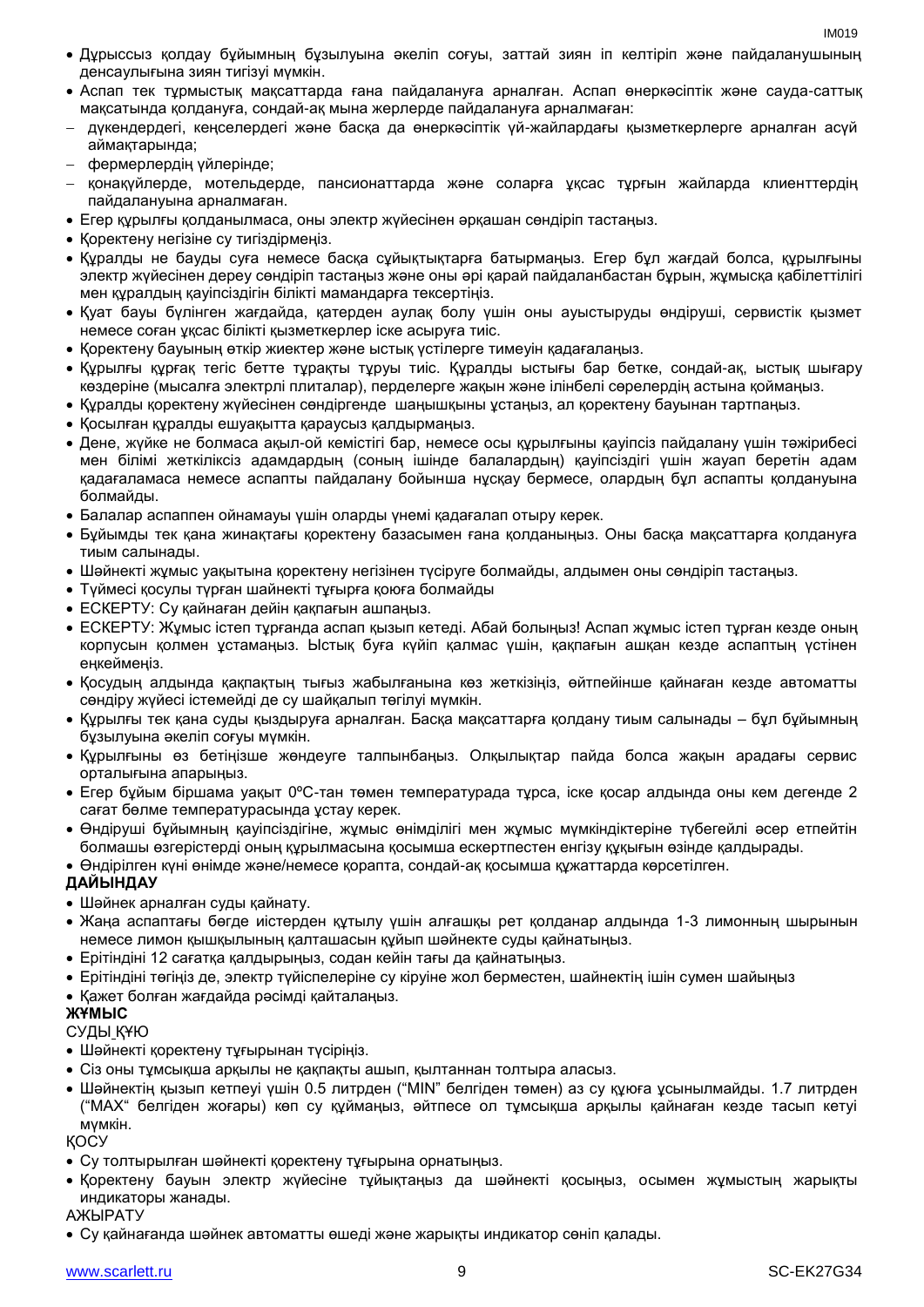*НАЗАР:* Сіздің шәйнегіңіз қызып кетуден қорғаныш жүйесімен жабдықталған. Егер шәйнекте су жоқ не аз болса, ол автоматты түрде сөніп қалады. Егер бұл болса, шәйнектің суынуы үшін 10 минуттан кем емес күтке қажет, содан кейін су құюға болады.

#### ҚАЙТА ҚОСУ

 Егер шәйнек жаңа ғана қайнап және автоматты сөнсе, ал сізге суды қайтадан жылыту қажет болса, қайта қосудың алдында 15-20 секунд кідіріңіз.

#### **ТАЗАЛАУ ЖӘНЕ КҮТІМ**

- Қақпағын ашып ұңғысы арқылы барлық суды төгіңіз.
- Ешқандай жағдайда да шәйнекті және қоректену негізін ағын сумен жумаңыз. Тұлға мен негіздің сыртын алдымен жұмсақ дымқыл матамен сүртіңіз, ал содан соң – құрғатып. Қайрақты тазалағыш заттар, металл жөкелер және щөткелерді, сонымен қатар органикалық еріткіштерді қолданбаңыз.
- Бұйымды сауда орнында ие болуға мүмкін арнайы құралдармен қаспақтан ұдайы тазалап тұрыңыз. Тазартушы құралдарды қолдану барысында, олардың орамасындағы нұсқауларға сүйеніңіздер.

#### СҮЗГІНІ ТАЗАЛАУ

- Сүзгіні шәйнектен алыңыз.
- Сүзгі мұқият сүртіңіз, жұмсақ щөткемен (жинаққа кірмейді) су ағысының астына ластанулардан арылтыңыз.
- Сүзгіні орнына орнатыңыз.

#### **САҚТАУ**

- Cақтау алдында, құралды желіден ажыратылғанына және толық суық екеніне көз жеткізіңіз.
- ТАЗАЛАУ және КҮТУ бөлімінің талаптарын орындаңыз.
- Коректену бауын ораныз.
- Құралды құрғақ салқын орында сақтаңыз.



Өнімдегі, қораптағы және/немесе қосымша құжаттағы осындай белгі қолданылған электрлік және электрондық бұйымдар мен батарейкалар кәдімгі тұрмыстық қалдықтармен бірге шығарылмауы керек дегенді білдіреді. Оларды арнайы қабылдау бөлімшелеріне өткізу қажет.

Қалдықтарды жинау жүйелері туралы қосымша мәліметтер алу үшін жергілікті басқару органдарына хабарласыңыз.

Қалдықтарды дұрыс кәдеге жарату бағалы ресурстарды сақтауға және қалдықтарды дұрыс шығармау салдарынан адамның денсаулығына және қоршаған ортаға келетін теріс әсерлердің алдын алуға көмектеседі.

### **EST KASUTAMISJUHEND**

#### **OHUTUSNÕUANDED**

- Enne teekannu kasutuselevõttu tutvuge tähelepanelikult käesoleva juhendiga. Nii väldite võimalikke vigu ja ohte seadme kasutamisel.
- Enne esimest sisselülitamist kontrollige, kas tootele märgitud tehnilised karakteristikud vastavad vooluvõrgu parameetritele.
- Vale kasutamine võib põhjustada seadme riket, materiaalset kahju, ka teekannu kasutaja tervise kahjustamist.
- Seade on ette nähtud ainult kodukasutamiseks. Seade ei ole ette nähtud tööstuslikuks ja ärialaseks kasutamiseks, samuti kasutamiseks:
- kaupluste, kontorite, ja muude tööruumide personali kööginurkades;
- talumajades;
- klientidel hotellides, motellides, pansionaatides ning muudes sellistes majutuskohtades.
- Eemaldage seade vooluvõrgust ajaks, mil seda ei kasutata.
- Teekannu alus ei tohi märjaks saada.
- Ärge pange seadet ja juhet vette või teistesse vedelikesse. Kui seade on vette sattunud, eemaldage ta kohe vooluvõrgust ja pöörake Teeninduskeskusesse seadme töökorra ja ohutuse kontrollimiseks.
- Toitejuhtme vigastuse korral peab selle ohu vältimiseks asendama tootja, tema volitatud teeninduskeskus või muu analoogiline kvalifitseeritud personal.
- Jälgige seda, et juhe ei puutuks vastu teravaid servi ja kuumi pindu.
- Ärge eemaldage seadet vooluvõrgust juhtmest tõmmates vaid alati tuleb hoida kinni juhtme otsas olevast pistikust.
- Asetage seade kuivale tasasele pinnale. Ärge asetage seadist kuumadele pindadele, soojusallikate (näiteks elektripliitide) ja kardinate lähedale ning rippriiulite alla.
- Ärge jätke sisselülitatud seadet ilma järelevalveta.
- Seadet ei tohi kasutada isikud (kaasa arvatud lapsed), kelle füüsilised, tunnetuslikud või vaimsed võimed on alanenud, või kellel puuduvad sellekohased kogemused ja teadmised, kui nad ei ole kontrolli all või kui neid ei ole juhendanud isik, kes vastutab nende ohutuse eest.
- Lapsed peavad olema kontrolli all, ärge lubage lastel seadmega mängida.
- Kasutage ainult komplektis olevat alust. Ei tohi kasutada alust muul otstarbel.
- Sisselülitatud nupuga teekannu ei tohi panna alusele
- ÄRGE: avage kaant, kuni vesi keeb.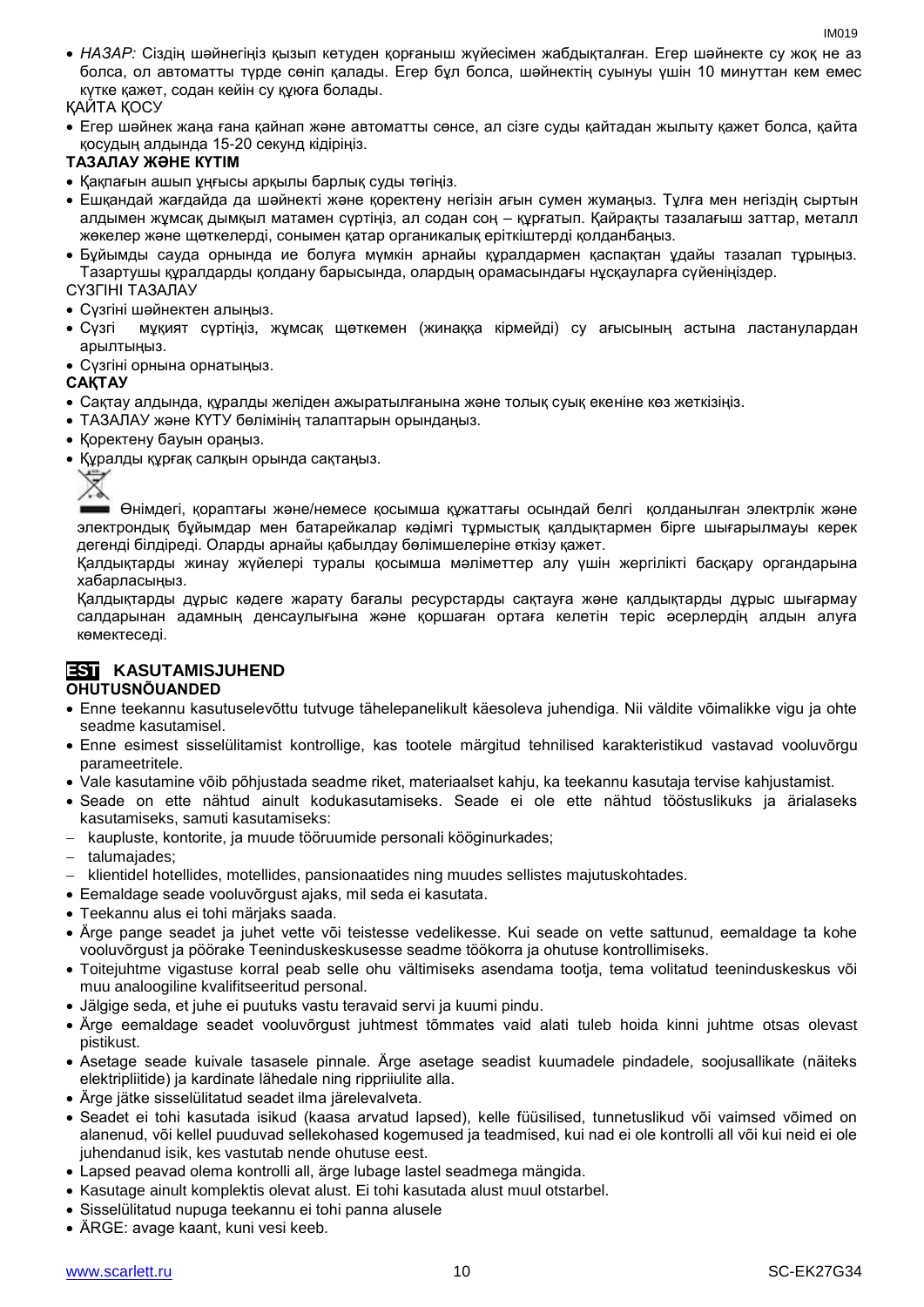- TÄHELEPANU: Töötades läheb seade kuumaks. Olge ettevaatlikud! Ärge puudutage seadme korpust selle töötamise ajal. Et vältida põletusi kuuma auruga ärge kummarduge seadme kohale selle kaane avamise ajal.
- Enne, kui teekann aluselt ära tõstate, lülitage seade välja.
- Enne seadme sisselülitamist veenduge, et kaas on korralikult suletud, vastasel juhul ei lülitu vee keemisel seade automaatselt välja ja keev vesi võib sellest välja pritsida.
- Seade on mõeldud üksnes vee keetmiseks. Ei tohi kasutada seadet muul otstarbel see võib põhjustada seadme riknemist.
- Ärge püüdke antud seadet iseseisvalt remontida. Vea kõrvaldamiseks pöörduge lähima teeninduskeskuse poole.
- Kui toode on olnud mõnda aega õhutemperatuuril alla 0 ºC, tuleb hoida seda enne sisselülitamist vähemalt 2 tundi toatemperatuuril.
- Tootja jätab endale õiguse teha ilma täiendava teatamiseta toote konstruktsiooni ebaolulisi muudatusi, mis ei mõjuta selle ohutust, töövõimet ega funktsioneerimist.
- Tootmiskuupäev on ära toodud tootel ja/või pakendil, aga ka saatedokumentatsioonis.

#### **ENNE ESMAKASUTUST**

- Teekeetja mõeldud vesi keeb.
- Uuest teekannust kõrvaliste lõhnade eemaldamiseks keetke selles enne esimest kasutamist vett, lisades 1-3 sidruni mahla või pakikese sidrunhapet.
- Jätke lahus 12 tunniks seisma ja keetke siis uuesti läbi.
- Valage segu välja ja loputage teekannu sisemus hoolikalt, vältides vee sattumist elektrikontaktidele
- Korrake protseduuri, kui see on vajalik.

#### **KASUTAMINE**

VEEGA TÄITMINE

- Tõstke teekann aluse pealt.
- Veega saab teekann täita läbi tila või kaane.
- Kannu ülekuumenemise vältimiseks täitke kann veega vähemalt "MIN" märgini 0.5 l. Ärge täitke kunagi üle "MAX" märgi 1.7 l, vastasel juhul võib vesi keemisel tilast pursata.

#### SISSELÜLITAMINE

- Asetage veega täidetud kann alusele.
- Sisestage voolujuhtme pistik pistikupessa ja lülitage teekann sisse, märgutuli hakkab põlema.
- VÄLJALÜLITAMINE
- Vee keemahakkamisel lülitub seade automaatselt välja, märgutuli kustub.
- *TÄHELEPANU:* Teekann on varustatud ülekuumenemisvastase kaitsesüsteemiga. Kui teekannus ei ole või on vähe vett, ta lülitub automaatselt välja. Kui see on juhtunud, tuleb lasta teekannul 10 minuti jooksul maha jahtuda, siis võib kann veega täita.

KORDUV SISSELÜLITUS

 Kui teekann on äsja keenud ja automaatselt väljalülitanud, kuid Teil on vaja vett uuesti keeta, siis oodake 15-20 sekundit enne sisselülitust.

#### **PUHASTUS JA HOOLDUS**

- Avage kaas ja valage välja vesi välja.
- Kannu ega alust ei tohi pesta jooksva vee all. Puhastage kannu korpus ja alus algul niiske pehme riidega, siis kuivatage ära. Ärge kasutage abrasiivseid puhastusvahendeid, metallist küürimiskäsna ja harja, samuti ka orgaanilisi lahusteid.
- Puhastage regulaarselt kannu katlakivist spetsiaalsete vahenditega, mis on saadavad kauplustest. Katlakivieemaldusvahendite kasutamisel järgige palun nende tootja kasutusjuhiseid.

FILTRI PUHASTAMINE

- Tõstke filter teekannust välja.
- Puhastage filter hoolikalt pehme harjaga (ei ole komplekti lisatud), eemaldage mustus voolava veega.
- Asetage filter oma kohale.

#### **HOIDMINE**

- Enne kui jätad, siis veenduge seade on vooluvõrgust lahti ühendatud ja täiesti külm.
- Täitke PUHASTAMISE JA HOOLDUSE nõudmised.
- Kerige elektrijuhe kokku.
- Hoidke seadet kuivas jahedas kohas.



Antud sümbol tootel, pakendil ja/või saatedokumentatsioonis tähendab, et kasutatud elektrilisi ja elektroonilisi tooteid ja patareisid ei tohi ära visata koos tavaliste olmejäätmetega. Need tuleb anda ära spetsialiseeritud vastuvõtupunktidesse.

Täiendava informatsiooni saamiseks olemasolevatest jäätmete kogumise süsteemidest pöörduge kohalike võimuorganite poole.

Õige utiliseerimine aitab hoida kokku hinnalisi ressursse ning ennetada võimalikku negatiivset mõju inimeste tervisele ja ümbritseva keskkonna olukorrale, mis võib tekkida jäätmete ebaõige käitlemise tulemusel.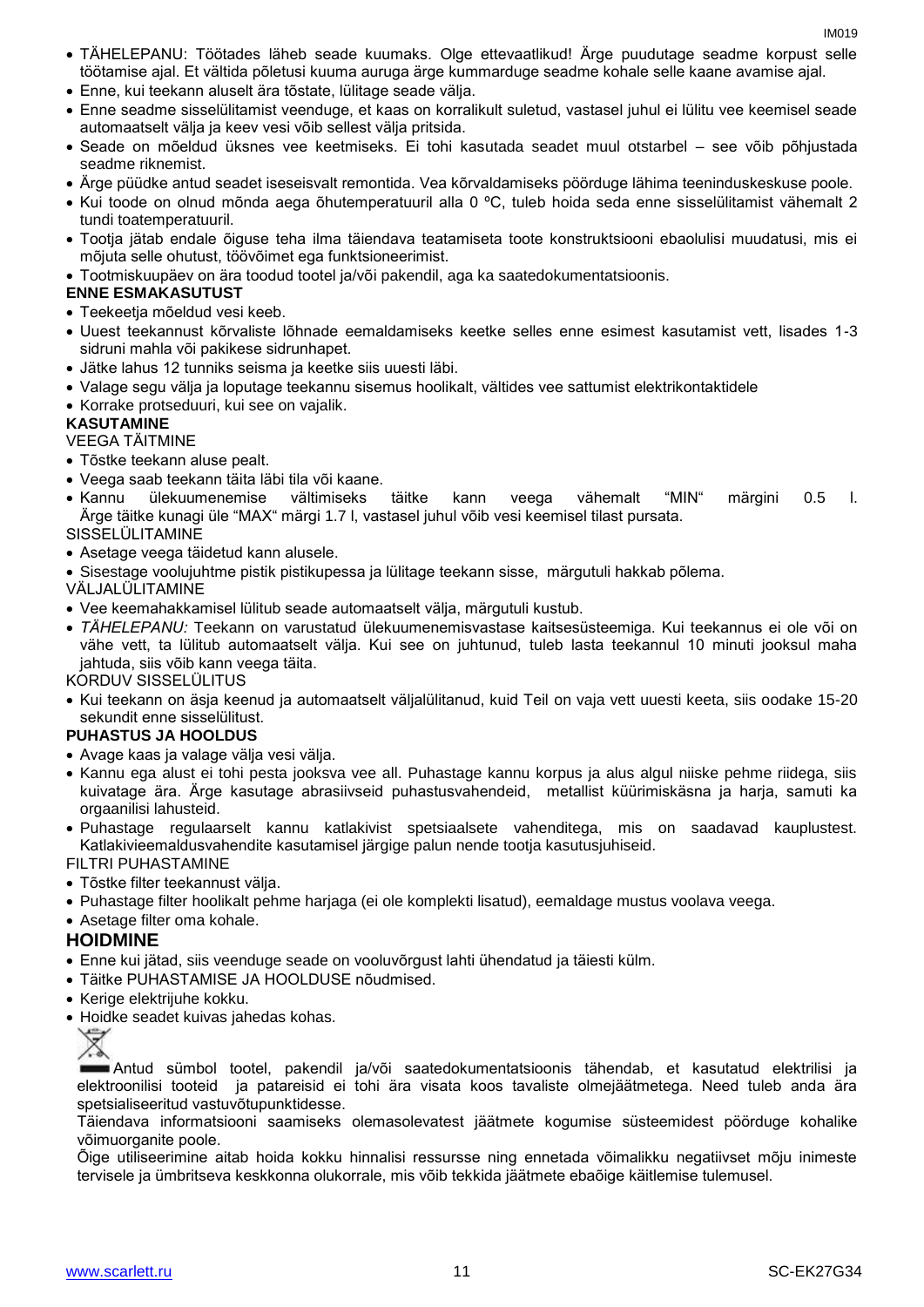#### **LV LIETOŠANAS INSTRUKCIJA DROŠĪBAS NOTEIKUMI**

- Pirms ierīces ekspluatācijas uzmanīgi izlasiet doto lietošanas instrukciju, lai izvairītos no bojājumu radīšanas lietošanas laikā.
- Pirms pirmās ieslēgšanas pārbaudiet, vai tehniskie parametri, kas norādīti uz izstrādājuma, atbilst elektrotīkla parametriem
- Nepareiza ierīces lietošana var radīt tās bojājumus, materiālus zaudējumus un lietotāja veselības kaitējumus.
- Ierīce paredzēta izmantošanai tikai sadzīves vajadzībām. Ierīce nav paredzēta rūpnieciskai vai komerciālai izmantošanai, kā arī izmantošanai:
- veikalu personāla virtuves zonās, birojos un citās ražošanas telpās;
- lauksaimnieku mājās;
- klientiem viesnīcās, moteļos, pansionātos un līdzīgās apmešanās vietās.
- Vienmēr atslēdziet ierīci no elektrotīkla, ja Jūs to neizmantojat.
- Nepieļaujiet ūdens nokļūšanu uz barošanas pamatnes.
- Neizvietojiet ierīci vai elektrovadu ūdenī vai kādā citā šķidrumā. Ja tas ir noticis nekavējoties atslēdziet to no elektrotīkla un pirms turpināt ierīces lietošanu, pārbaudiet tās darba spējas un drošību pie kvalificētiem speciālistiem.
- Barošanas vada bojājuma gadījumā, drošības pēc, tā nomaiņa jāuztic ražotājam, servisa dienestam vai analoģiskam kvalificētam personālam
- Sekojiet līdzi, lai elektrovads nepieskartos klāt asām malām un karstām virsmām.
- Ierīcei stabili jāatrodas uz sausas līdzenas virsmas. Nenovietojiet ierīci uz karstām virsmām, kā arī siltuma avotu (piem. elektrisko plītiņu), aizkaru tuvumā un zem piekaramiem plauktiem.
- Lai atslēgtu ierīci no elektrotīkla, velciet aiz kontaktdakšas, nevis aiz vada aiz vada.
- Ierīce nav paredzēta izmantošanai personām (ieskaitot bērnus) ar pazeminātām fiziskām, sensoriskām vai intelektuālām spējām, kā arī personām bez dzīves pieredzes vai zināšanām, ja viņas nekontrolē vai nav instruējusi ierīces lietošanā persona, kura atbild par viņu drošību
- Bērni ir jākontrolē, lai nepieļautu spēlēšanos ar ierīci
- Neatļaujiet bērniem izmantot ierīci bez pieaugušo uzraudzības.
- Izmantojiet ierīci tikai ar barošanas pamatni no komplekta. Aizliegts to izmantot citām vajadzībām.
- Tējkannu ar ieslēgtu pogu nedrīkst novietot uz pamatnes
- ĮSPĖJIMAS: Negalima atidaryti dangtį, kol vanduo užverda.
- UZMANĪBU: Darbības laikā ierīce sasilst. Esiet piesardzīgi! Nepieskarieties ar rokām ierīces korpusam tās darbības laikā. Lai izvairītos no apdeguma ar karstu tvaiku, nenoliecieties pāri ierīcei, atverot vāku.
- Nedrīkst noņemt tējkannu no barošanas pamatnes tās darbības laikā, sākumā atslēdziet to.
- Pirms ieslēgšanas pārliecinaties, ka vāciņš ir blīvi aiztaisīts, citādi nedarbosies automātiskās bloķēšanas sistēma vārīšanās laikā un ūdens var izšļākties.
- Ierīce paredzēta tikai ūdens uzsildīšanai. Aizliegts izmantot citiem mērķiem, tas var radīt ierīces bojājumus.
- Necentieties patstāvīgi labot ierīci vai nomainīt jebkādas detaļas. Ierīces bojājuma gadījumā dodieties uz tuvāko Servisa centru.
- Ja izstrādājums kādu laiku ir atradies temperatūrā zem 0ºC, pirms ieslēgšanas tas ir jāpatur istabas apstākļos ne mazāk kā 2 stundas.
- Ražotājs patur sev tiesības bez papildu brīdinājuma ieviest izstrādājuma konstrukcijā nelielas izmaiņas, kas būtiski neietekmē tā drošību, darbspēju un funkcionalitāti.
- Ražošanas datums ir norādīts uz izstrādājuma un/vai iepakojuma, kā arī pavaddokumentos.
- **SAGATAVOŠANA**
- Tējas aparāti ir paredzēti, lai ūdens vārās.
- Lai atbrīvotos no jaunas ierīces nepiederīgas smakas, pirms pirmreizējās izmantošanas uzvāriet tējkannā ūdeni, pievienojot tam 1-3 citronu sulu vai citronskābes paciņu.
- Atstājiet šķīdumu uz 12 stundām, tad atkal uzvāriet.
- Izlejiet šķīdumu un rūpīgi izskalojiet tējkannu, nepieļaujot ūdens nokļūšanu uz elektriskajiem kontaktiem
- Nepieciešamības gadījumā atkārtojiet procedūru.

#### **DARBĪBA**

#### ŪDENS IELIEŠANA

- Noņemiet tējkannu no barošanas pamatnes.
- Jūs varat iepildīt ūdeni caur snīpīti vai atvērumu, attaisot vāciņu.
- Lai izvairītos no tējkannas pārkarsēšanas nav ieteicams to uzpildīt mazāk par 0.5 litriem ūdens (zem atzīmes "MIN"). Nelejiet vairāk kā 1.7 l ūdens (augstāk par atzīmi "MAX"), citādi tas var izšļakstīties caur snīpīti vārīšanās laikā.

#### IESLĒGŠANA

Uzstādiet ar ūdeni uzpildītu tējkannu uz barošanas pamatnes.

 Pievienojiet elektrovadu pie elektrotīkla un ieslēdziet tējkannu, iedegsies darba gaismas indikators. IZSLĒGŠANA

Pēc ūdens uzvārīšanās tējkanna automātiski atslēgsies un gaismas indikators izslēgsies.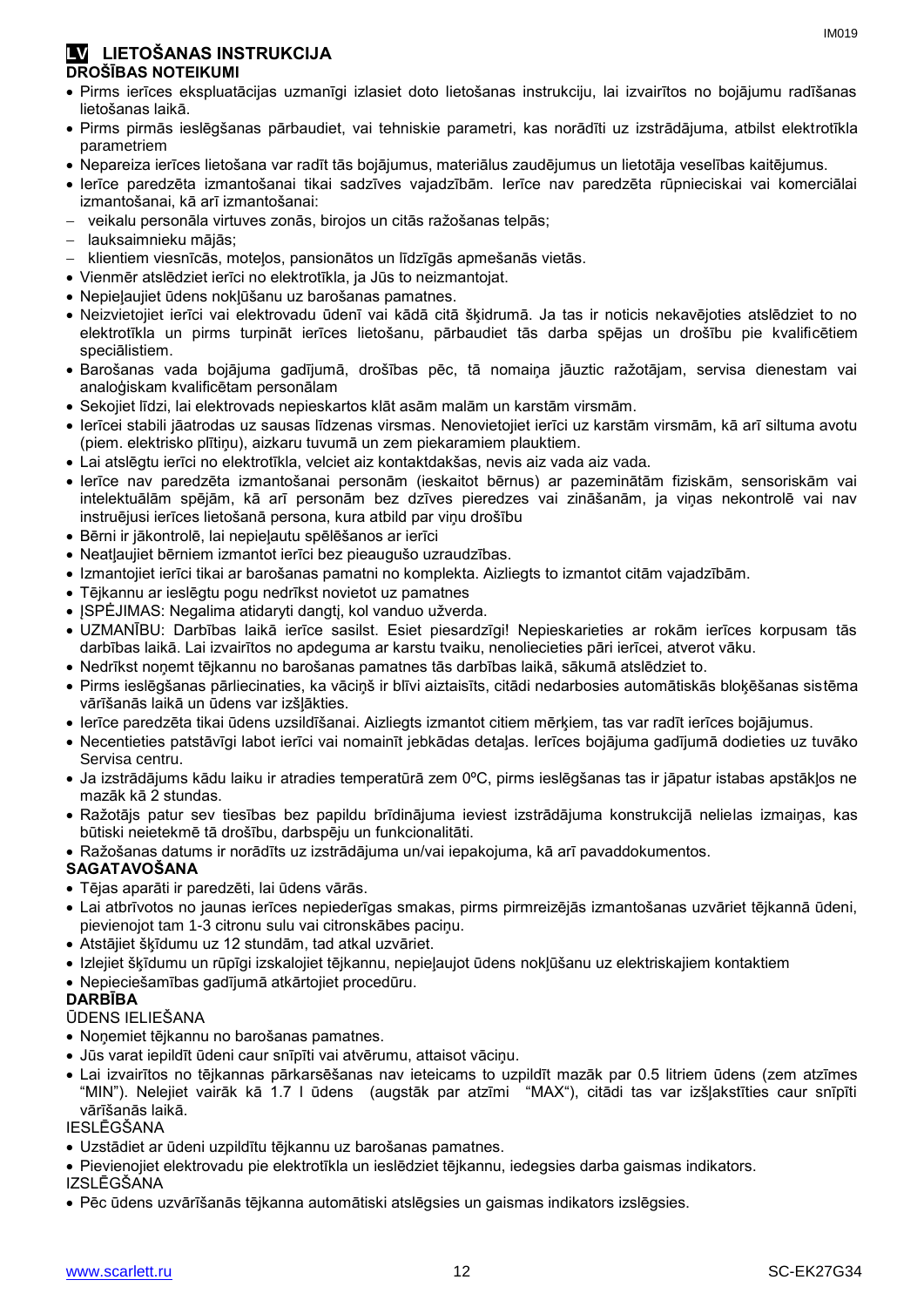- *UZMANĪBU:* Jūsu tējkanna ir aprīkota ar pretpārkaršanas aizsardzības sistēmu. Ja tējkannā ir maz vai vispār nav ūdens, tā automātiski atslēgsies. Ja tā ir noticis nepieciešams nogaidīt ne mazāk par 10 minūtēm, lai tējkanna atdzistu, pēc tam var ieliet ūdeni.
- ATKĀRTOTA IESLĒGŠANA
- Ja ūdens tējkannā ir tikko uzvārījies un tā automātiski atslēgusies, bet Jums ir nepieciešams no jauna uzvārīt ūdeni, uzgaidiet 15-20 sekundes pirms atkārtotas ieslēgšanas.

#### **TĪRĪŠANA UN KOPŠANA**

- Izlejiet visu ūdeni caur kaklu, atverot vāciņu.
- Nekādā gadījumā nemazgājiet tējkannu un barošanas pamatni ar tekošu ūdeni. Sākumā noslaukiet korpusa ārpusi un barošanas pamatni ar mīkstu un mitru drānu, tad noslaukiet ar sausu. Neizmantojiet abrazīvos tīrīšanas līdzekļus, metāliskas švammes un birstes, organiskos šķīdinātājus.
- Regulāri attīriet tējkannu no kaļķakmens ar tam paredzētajiem līdzekļiem, kurus var iegādāties tirdzniecības uzņēmumos. Izmantojot tīrīšanas līdzekļus, sekojiet līdzi norādījumiem uz iepakojuma.

FILTRA TĪRĪŠANA

- Iznemiet filtru no tējkannas.
- Uzmanīgi noslaukiet filtru ar mīkstu birstīti (neietilpst komplektā), likvidējiet netīrumus zem spēcīgas ūdens strūklas.
- Uzstādiet filtru atpakaļ.

#### **GLABĀŠANA**

- Prieš saugoti, įsitikinkite, kad prietaisas yra išjungtas ir visiškai šalta.
- Izpildiet sadaļas TĪRĪŠANAS UN APKOPE prasības.
- Satiniet barošanas vadu.
- Ierīci glabājiet sausā, vēsā vietā.



Šis simbols uz izstrādājuma, iepakojuma un/vai pavaddokumentiem nozīmē, ka nolietotus elektro- vai elektroniskos izstrādājumus un baterijas nedrīkst izmest kopā ar parastajiem sadzīves atkritumiem. Tie ir jānodod specializētajos pieņemšanas punktos.

Lai iegūtu papildu informāciju par esošajām atkritumu savākšanas sistēmām, vērsieties vietējā pašvaldībā.

Pareiza utilizācija palīdzēs saglabāt vērtīgus resursus un novērst iespējamo negatīvo ietekmi uz cilvēku veselību un apkārtējās vides stāvokli, kas var rasties nepareizas rīkošanās ar atkritumiem rezultātā.

## **LT VARTOTOJO INSTRUKCIJA**

#### **SAUGUMO PRIEMONĖS**

- Prietaiso gedimams išvengti prieš pirmąjį naudojimą atidžiai perskaitykite šią instrukciją.
- Prieš įjungdami prietaisą pirmą kartą įsitikinkite, ar prietaiso etiketėje nurodytos techninės charakteristikos atitinka tinklo parametrus.
- Neteisingai naudodamiesi gaminiu, Jūs galite jį sugadinti, patirti nuostolių arba pakenkti savo sveikatai.
- Prietaisas nėra skirtas pramoninėms ir komercinėms reikmėms, taip pat naudoti:
- parduotuvių, biurų ir kitų gamybinių patalpų personalo virtuvių zonose;
- ūkininkų namuose;
- klientams ligoninėse, moteliuose, pensionatuose ir kitose gyvenamosiose vietose.
- Nesinaudodami prietaisu, visada išjunkite jį iš elektros tinklo.
- Neleiskite vandeniui patekti ant šildymo pagrindo.
- Nenardinkite prietaiso ir maitinimo laido į vandenį bei kitus skysčius. Įvykus tokiai situacijai, nedelsdami išjunkite jį iš elektros tinklo ir kreipkitės į kvalifikuotus specialistus prietaiso veikimui bei saugumui patikrinti.
- Pažeistą maitinimo laidą, siekiant išvengti pavojaus, turi pakeisti gamintojas, techninės priežiūros tarnyba ar kvalifikuotas personalas.
- Pasirūpinkite, kad elektros laidas neliestų aštrių kampų ir karštų paviršių.
- Prietaisas turi tvirtai stovėti ant sauso lygaus paviršiaus. Nestatykite virdulio ant karštų paviršių bei šalia šilumos šaltinių (pvz., elektrinių viryklių), užuolaidų ir po pakabinamosiomis lentynomis.
- Traukdami kištuką iš elektros lizdo, niekada netempkite laido.
- Prietaisas nėra skirtas naudoti fizinę, jutiminę ar protinę negalią turintiems asmenims (įskaitant vaikus) ar patirties ir žinių neturintiems asmenims, jei jų neprižiūri ar jų dėl eksploatavimo neinstruktuoja už prietaiso saugą atsakingas asmuo.
- Vaikus reikia prižiūrėti, kad jie nežaistų prietaisu.
- Neleiskite vaikams naudotis prietaisu be suaugusiųjų priežiūros.
- Naudokite gaminį tik su komplekte pristatomu šildymo pagrindu. Draudžiama naudoti pagrindą kitiems tikslams.
- Arbatinuką negalima dėti į bazę, kai įjungtas mygtukas
- UZMANĪBU: Neatveriet vāku, līdz ūdens sāk vārīties.
- DĖMESIO: Veikdamas prietaisas įkaista. Būkite atsargūs! Nelieskite prietaiso rankomis, kai jis veikia. Siekiant išvengti nusideginimo kartais garais, nepasilenkite virš prietaiso jį atidarę.
- Negalima nuimti virdulį nuo šildymo pagrindo jam veikiant, iš pradžių išjunkite jį.
- Prieš įjungdami virdulį įsitikinkite, kad dangtis yra uždarytas, kitaip vandeniui užvirus nesuveiks automatinio išsijungimo sistema, ir vanduo gali išsipilti.
- Prietaisas skirtas tik vandeniui pašildyti. Draudžiama naudoti jį kitiems tikslams tai gali sugadinti prietaisą.

www.scarlett.ru 13 November 2014 13 November 2014 13 November 2014 13 November 2014 13 November 2014 13 November 2014 13 November 2014 13 November 2014 13 November 2014 13 November 2014 13 November 2014 13 November 2014 13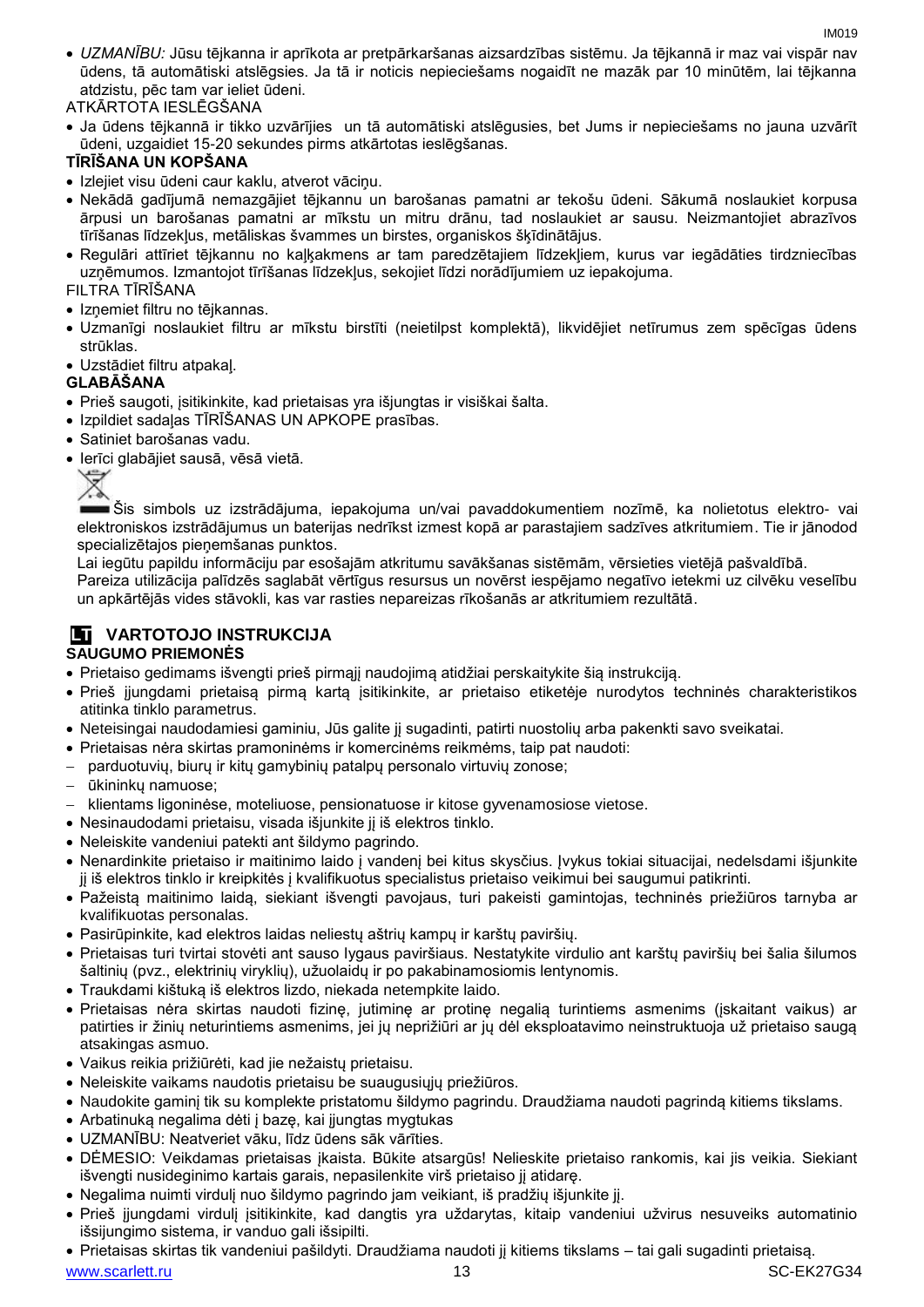- Nebandykite savarankiškai remontuoti prietaiso arba keisti jo detalių. Atsiradus gedimams kreipkitės į artimiausią Serviso centrą.
- Jeigu gaminys kai kurį laiką buvo laikomas žemesnėje nei 0 ºC temperatūroje, prieš įjungdami prietaisą palaikykite jį kambario temperatūroje ne mažiau kaip 2 valandas.
- Gamintojas pasilieka teisę be atskiro perspėjimo nežymiai keisti įrenginio konstrukciją išsaugant jo saugumą, funkcionalumą bei esmines savybes.
- Gamybos data nurodyta ant gaminio ir (arba) pakuotėje, taip pat lydinčioje dokumentacijoje.

#### **PASIRUOŠIMAS DARBUI**

- Virdulys yra skirtas verdančio vandens.
- Norint pašalinti naujai įsigyto prietaiso pašalinius kvapus, prieš užverdant vandenį arbatinuke pirmąjį kartą, įpilkite 1-3 citrinų sulčių arba citrinos rūgšties paketėlį.
- Palikite tirpalą 12 val., vėliau dar kartą užvirinkite vandenį.
- Išpilkite tirpalą ir rūpestingai praskalaukite arbatinuką iš vidaus, neleisdami vandeniui patekti ant elektros kontaktų
- Jei reikia, procedūrą pakartokite.

#### **VEIKIMAS**

#### VANDENS ĮPYLIMAS

- Nuimkite virdulį nuo šildymo pagrindo.
- Virdulį pripildykite vandeniu per snapelį arba per atidarytą dangtį.
- Norėdami išvengti virdulio perkaitimo, nepilkite į jį mažiau kaip 0.5 l vandens (žemiau rodyklės "MIN"). Nepilkite daugiau kaip 1.7 l vandens (aukščiau rodyklės "MAX"), kitaip vanduo gali išsipilti pro snapelį. ĮJUNGIMAS
- Pastatykite virdulį su vandeniu ant šildymo pagrindo.
- Įkiškite maitinimo laidą į elektros lizdą ir įjunkite virdulį užsidegs šviesos indikatorius.

#### IŠJUNGIMAS

- Virdulys išsijungia automatiškai kai tik užverda vanduo, ir šviesos indikatorius užgesta.
- *DĖMESIO:* Jūsų virdulyje yra įrengta apsaugos nuo perkaitimo sistema. Kai prietaise nėra vandens, arba vandens yra mažai, jis automatiškai išsijungia. Atsitikus tokiai situacijai, palaukite ne mažiau kaip 10 minučių kol virdulys atvės, ir vėl galite pilti vandenį.

#### PAKARTOTINAS IJUNGIMAS

 Tuo atveju, kai virdulys ką tik užvirė ir automatiškai išsijungė, o Jums reikia vėl pašildyti vandenį, palaukite 15-20 sekundžių ir pakartotinai įjunkite prietaisą.

#### **VALYMAS IR PRIEŽIŪRA**

- Atidenkite dangtį ir išpilkite visą vandenį pro angą.
- Draudžiama plauti virdulį ir jo šildymo pagrindą vandeniu. Korpusą ir pagrindą iš išorinės pusės nuvalykite drėgnu minkštu audiniu ir sausai nušluostykite. Nenaudokite šveitimo valymo priemonių, metalinių šepečių bei organinių tirpiklių.
- Reguliariai valykite prietaisą nuo kalkių nuosėdų specialiomis priemonėmis, kurias galima įsigyti prekybos tinkluose. Naudodamiesi valymo priemonėmis, vadovaukitės nurodymais ant jų pakuotės.
- FILTRO VALYMAS
- Ištraukite filtrą iš virdulio.
- Atsargiai išvalykite filtrą minkštu šepečiu (neįeina į komplektą), ir praskalaukite jį po vandeniu.
- Idėkite filtra į vietą.

#### **SAUGOJIMAS**

- Pirms uzglabāšanas, pārliecinieties, ka ierīce ir atvienota un pilnīgi auksts.
- Atilkite visus "VALYMAS IR PRIEŽIŪRA" skyriaus reikalavimus.
- Suvyniokite maitinimo laidą.
- Laikykite prietaisą sausoje vėsioje vietoje.

Šis simbolis ant gaminio, pakuotėje ir (arba) lydinčioje dokumentacijoje reiškia, kad naudojami elektriniai ir elektroniniai gaminiai bei baterijos neturėtų būti išmetami (išmestos) kartu su įprastinėmis buitinėmis atliekomis. Juos (jas) reikėtų atiduoti specializuotiems priėmimo punktams.

Norint gauti papildomos informacijos apie galiojančias atliekų surinkimo sistemas, kreipkitės į vietines valdžios institucijas.

Teisingai utilizuojant atliekas, sutaupysite vertingų išteklių ir apsaugosite žmonių sveikatą ir aplinką nuo neigiamo poveikio, galinčio kilti netinkamai apdorojant atliekas.

# **H HASZNALATI UTASÍTÁS**

### **FONTOS BIZTONSÁGI INTÉZKEDÉSEK**

- A készülék használata előtt, a készülék károsodása elkerülése érdekében figyelmesen olvassa el a Használati utasítást.
- Első használat előtt ellenőrizze, megfelelnek-e a terméken feltüntetett műszaki adatok a villamos hálózat adatainak.
- A helytelen kezelés a készülék károsodásához, anyagi kárhoz, vagy a használó egészségkárosodásához vezethet.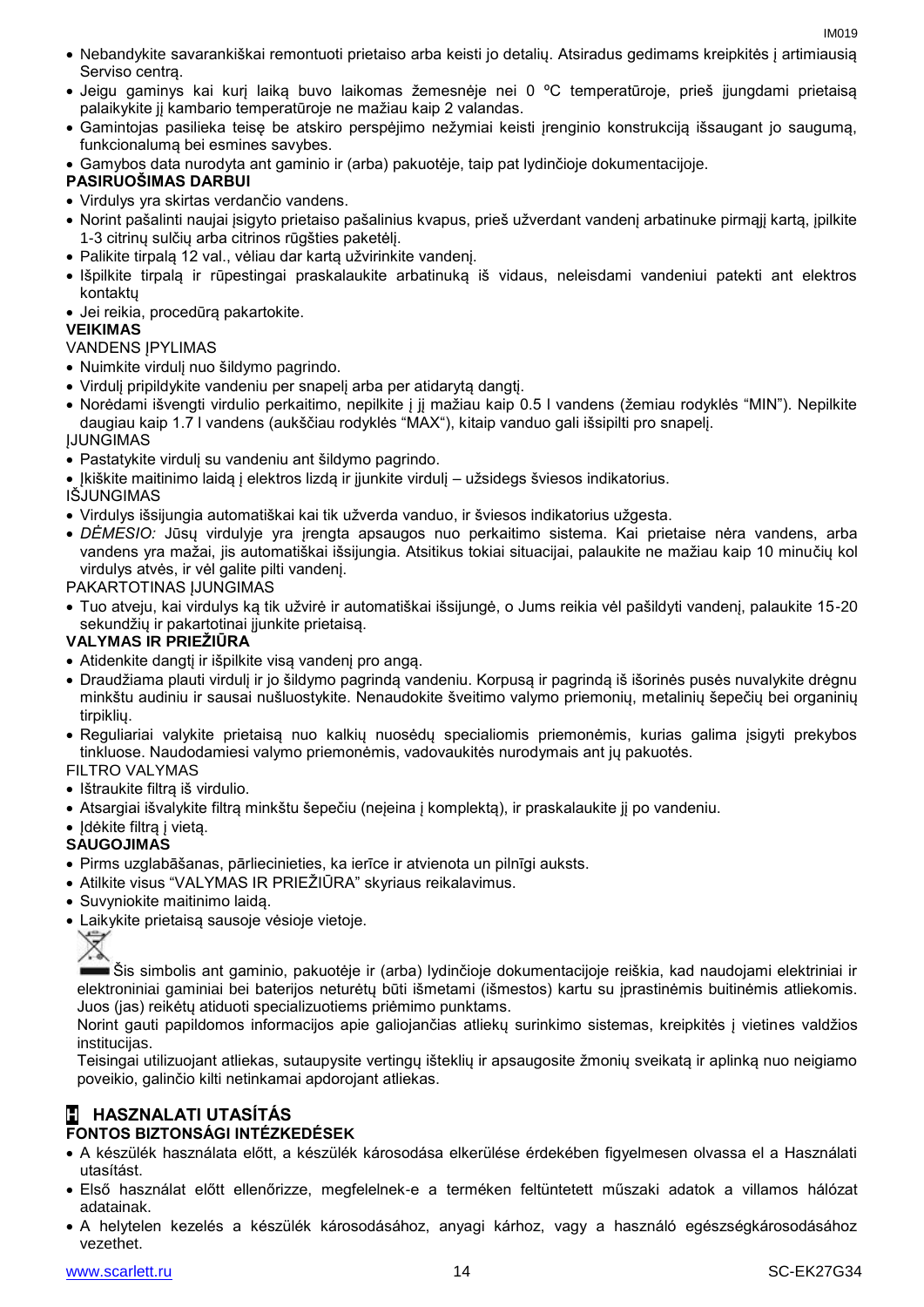- A készülék kizárólag háztartásban használható. A készülék nem alkalmas ipari és kereskedelmi használatra illetve nem használható:
- személyzet által üzletek, irodák konyhai helyiségében és egyéb ipari helyiségben;
- farmházakban;
- szállodák, motelek, panziók, illetve egyéb hasonló szállás vendégei által.
- Használaton kívül mindig áramtalanítsa a készüléket.
- Víz ne kerüljön az áramforrást biztosító elemre!
- Ne merítse a készüléket és a vezetéket vízbe vagy más folyadékba. Hogyha ez megtörtént, azonnal áramtalanítsa a készüléket és, mielőtt újra használná azt, ellenőrizze a készülék munkaképességét és biztonságát szakképzett szerelő segítségével.
- A villamos vezeték meghibásodása esetén veszély elkerülése érdekében annak cseréjét végezze a gyártó a szervizközpont, illetve hasonlóan szakképzett személyzet.
- A készülékkel való játszás elkerülése érdekében tartsa a gyermekeket felügyelet alatt.
- Figyeljen arra, hogy a vezeték ne érintkezzen éles, vagy forró felülettel.
- A készülék áramtalanítása közben fogja a csatlakozódugót, ne húzza a vezetéket.
- A készüléket száraz, sima felületre szilárdan kell felállítani. Ne alítsa fel a készüléket forró felületre, valamint hőforrás (villamos tűzhely) függöny közelében és függő polcok alatt.
- Soha ne hagyja felügyelet nélkül a bekapcsolt teafőzőt.
- A készüléket ne használják elégtelen fizikai, érzéki vagy szellemi képességű személyek (beleértve a gyerekeket is), illetve tapasztalattal vagy ismerettel nem rendelkező személyek felügyelet nélkül, illetve, ha nem részesültek kioktatásban a készülék használatáról a biztonságukért felelős személy által.
- A gyermekeket tartsa felügyelet alatt a készülékkel való játszás elkerülése érdekében.
- A készüléket csak a készletben található áramellátást biztosító elemmel használja. Az elemet tilos más célból használni.
- A teafőzőt működés közben levenni az elemről tilos, előbb kapcsolja ki azt.
- A teafőzőt lenyomott kapcsolóval az alapegységre helyezni tilos.
- VIGYÁZAT: Ne nyissa ki a fedelet, amíg a víz forrni kezd.
- FIGYELEM: Működés közben a készülék melegszik. Legyen óvatos! Működés közben ne érjen kézzel a készülékhez. Amikor felemeli a fedőt, ne hajoljon a készülék fölé gőz általi égési sérülések elkerülése érdekében.
- Mielőtt bekapcsolná a készüléket, ellenőrizze helyesen van-e lezárva a fedele, mert ha helytelenül akkor nem fog kapcsolni az automatikus kikapcsolás a víz forrása esetén, és a víz kiloccsanhat.
- A készülék csak vízmelegítésre alkalmas. A készüléket károsodás elkerülése végett más célból felhasználni tilos.
- Ne próbálja egyedül javítani a készüléket, cserélni az alkatrészeket. Forduljon a közeli szervizbe.
- Amennyiben a készüléket valamennyi ideig 0 ºC–nál tárolták, bekapcsolása előtt legalább 2 órán belül tartsa szobahőmérsékleten.
- A gyártónak jogában áll értesítés nélkül másodrendű módosításokat végezni a készülék szerkezetében, melyek alapvetően nem befolyásolják a készülék biztonságát, működőképességét, funkcionalitását.
- A gyártási idő a terméken és/vagy a csomagoláson, illetve a kísérő dokumentumokban található.

#### **ELŐKÉSZÍTÉS**

- Vízforraló alkalmas a forró vizet.
- Az új termékből áradó idegen szag eltávolítása érdekében első használat előtt forralja fel a teáskannába a vizet 1-3 citrom leve vagy citromsav hozzáadásával.
- A citromos vizet 12 órán belül hagyja állni a kannában, miután forralja fel újra.
- Öntse ki az oldatot és óvatosan öblítse le a teafőző belsejét úgy, hogy az elektromos érintkezőket víz ne érje
- Szükség esetén ismételje meg a műveletet.

#### **JAVASLATOK A KEZELÉSHEZ**

VÍZZEL VALÓ FELTÖLTÉS

- Vegye le a teafőzőt az áramellátásért felelő elemről.
- Feltöltheti a teáskannát a száján, vagy a torkán keresztül.
- A teafőző túlmelegedése elkerülése érdekében nem ajánlatos 0.5 liternél kevesebb vizet tölteni ("MIN" jelző alatt). Ne töltsön a teáskannába több mint 1.7 liternél vizet ("MAX" jelző felett), mert forrás közben a víz kiloccsanhat a teáskanna száján.

**BEKAPCSOLAS** 

- Helyezze a vízzel megtöltött teafőzőt, az áramforrást biztosító elemre.
- Csatlakoztassa a vezetéket az elektromos hálózathoz, és kapcsolja be a teafőzőt. Bekapcsol a működési jelzőlámpa.

#### KIKAPCSOLÁS

- Amikor elkezd forrni a víz, a teafőző automatikusan kikapcsol, és elalszik a jelzőlámpa.
- *FIGYELEM:* Az Ön teafőzője túlmelegedés gátló védőrendszerrel van ellátva. Hogyha a teáskannában nincs, vagy kevés víz van, akkor az automatikusan kikapcsol. Ha ez megtörtént, várjon legalább 10 percig, amíg a teafőző lehűl, miután feltöltheti vízzel.

ISMÉTELT BEKAPCSOLÁS

 Hogyha a teafőzőben felforrott a víz, és a készülék automatikusan kikapcsolt, de Önnek ismételten vizet kell melegíteni, akkor az ismételt bekapcsolás előtt várjon 15-20 másodpercig.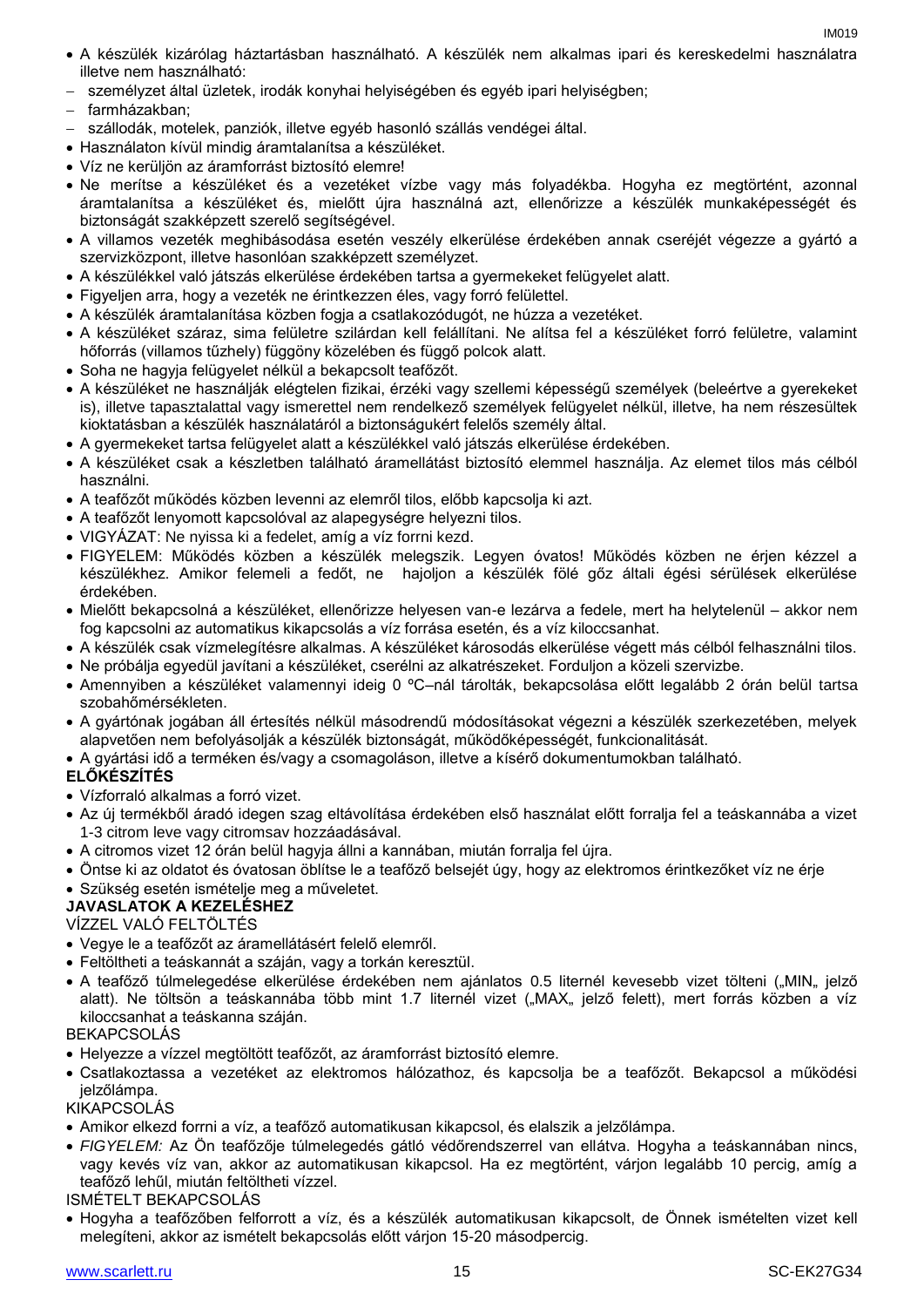### **TISZTITÁS ÉS KARBANTARTÁS**

- Semmi esetre sem mossa a teafőzőt és az elemet vízsugár alatt. Törölje meg kívülről a készülékházat és az elemet előbb nyirkos, puha törlőkendővel, aztán – szárazzal. Ne használjon súrolószert, kefét, szerves oldószert.
- Rendszeresen tisztítsa a készüléket a vízkövesedéstől üzletben árusított vízkőellenes szerekkel. Használja a tisztítószert a csomagoláson előírt utasításoknak megfelelően.
- A SZŰRŐ TISZTITÁSA
- Vegye ki a teafőzőből a szűrőt.
- Óvatosan törölje meg a szűrőt, puha kefével (nem tartozik a készlethez) vízsugár alatt távolítsa el a piszkot.
- Helyezze vissza a szűrőt.
- **TÁROLÁS**
- Tárolás előtt győződjön meg róla, hogy a készülék ki van húzva, és teljesen hidegen.
- Kövesse a TISZTÍTÁS ÉS KARBANTARTÁS rész lépéseit.
- Tekerje fel a vezetéket.
- Száraz, hűvös helyen tárolja.



Ez a jel a terméken, csomagoláson és/vagy kísérő dokumentumokon azt jelenti, hogy ezeket a használt villamos és elektronikus termékeket és elemeket tilos az általános háztartási hulladékkal kidobni. E tárgyakat speciális befogadó pontokban kell leadni.

A hulladékbefogadó rendszerrel kapcsolatos kiegészítő információért forduljon a helyi illetékes hatósághoz.

A megfelelő hulladékkezelés segít megőrizni az értékes erőforrásokat és megelőzheti az olyan esetleges negatív hatásokat az emberi egészségre és a környezetre, amelyek a nem megfelelő hulladékkezelés következtében felmerülhetnek fel.

#### **RO INSTRUCȚIUNI DE UTILIZARE MĂSURILE DE SIGURANȚĂ**

- Citiți cu atenție aceste instrucțiuni înainte de a utiliza aparatul pentru a evita defecțiunile în timpul utilizării.
- Înainte de prima conectare, verificați dacă caracteristicile tehnice indicate pe produs corespund parametrilor rețelei electrice.
- Manipularea necorespunzătoare poate duce la deteriorarea produsului, pagube materiale și poate cauza daune sănătății utilizatorului.
- A se utiliza doar în scopuri de utilizare casnică. Aparatul este destinat doar pentru utilizare în condiții casnice. Aparatul nu este destinat pentru utilizare industrială și comercială, precum și pentru utilizare în:
- zonele de bucătărie pentru personalul din magazine, oficii și alte încăperi de producere;
- ferme;
- clienții din hoteluri, moteluri, pensiuni și alte spații de locuit similare.
- Dacă aparatul nu se utilizează, deconectați-l de fiecare dată de la rețeaua electrică.
- Nu introduceți aparatul și cablul de alimentare în apă sau alte lichide. Însă dacă acest lucru s-a întâmplat, deconectați imediat aparatul de la sursa de alimentare și înainte de a-l utiliza în continuare, verificați capacitatea de funcționare și siguranța aparatului la specialiști calificați.
- Dacă cablul de alimentare este deteriorat, pentru a evita pericolele, înlocuirea acestuia trebuie să fie realizată de către producător sau de către un centru de deservire autorizat, sau de către personalul calificat corespunzător.
- Pentru a preveni situațiile periculoase, în cazul deteriorării cablului de alimentare, este necesar ca acesta sa fie înlocuit de producător, centrul de reparații sau de personalul similar calificat.
- La deconectarea aparatului de la sursa de energie electrică, trageți de ștecher și nu apucați de cablu.
- Nu permiteți pătrunderea apei pe baza de alimentare.
- Aparatul trebuie să fie poziționat în mod stabil pe o suprafață uscată și plană. Nu așezați aparatul pe o suprafață fierbinte sau în apropierea surselor de căldură (de exemplu, plite electrice de gătit), perdelelor și rafturilor suspendate.
- Aveți grijă ca cablul de alimentare să nu fie atins de margini ascuțite și suprafețe fierbinți.
- Aparatul nu este destinat persoanelor (inclusiv copiilor) cu capacități fizice, senzoriale și mintale reduse sau dacă ele nu posedă experiență de viață sau cunoștințe, dacă ele nu sunt supravegheate sau instruite privitor la utilizarea aparatului de persoana, responsabilă de siguranța lor.
- Supravegheați copiii pentru a nu le permite jocul cu aparatul.
- Nu se permite înlăturarea fierbătorului de pe baza de alimentare în timpul funcționării, mai întâi deconectați-l.
- Înainte de a conecta fierbătorul, asigurați-vă că capacul este bine închis, în caz contrar sistemul de deconectare automată la atingerea punctului de fierbere a apei nu va funcționa, iar apa se poate vărsa din fierbător.
- Aparatul este destinat exclusiv pentru încălzirea apei. Se interzice utilizarea în alte scopuri aceasta poate provoca defectarea produsului.
- Se interzice să puneți pe bază ceainicul cu butonul conectat
- ATENȚIE: Nu deschideți capacul în timp ce fierbe apa.
- ATENȚIE: Aparatul se încălzește în timpul funcționării. Fiți atenți! Nu atingeți carcasa aparatului în timpul funcționării lui. Pentru a evita arsurile cu aburi fierbinți, nu vă aplecați deasupra aparatului atunci când deschideți capacul.
- Nu lăsați niciodată aparatul în funcțiune fără supraveghere.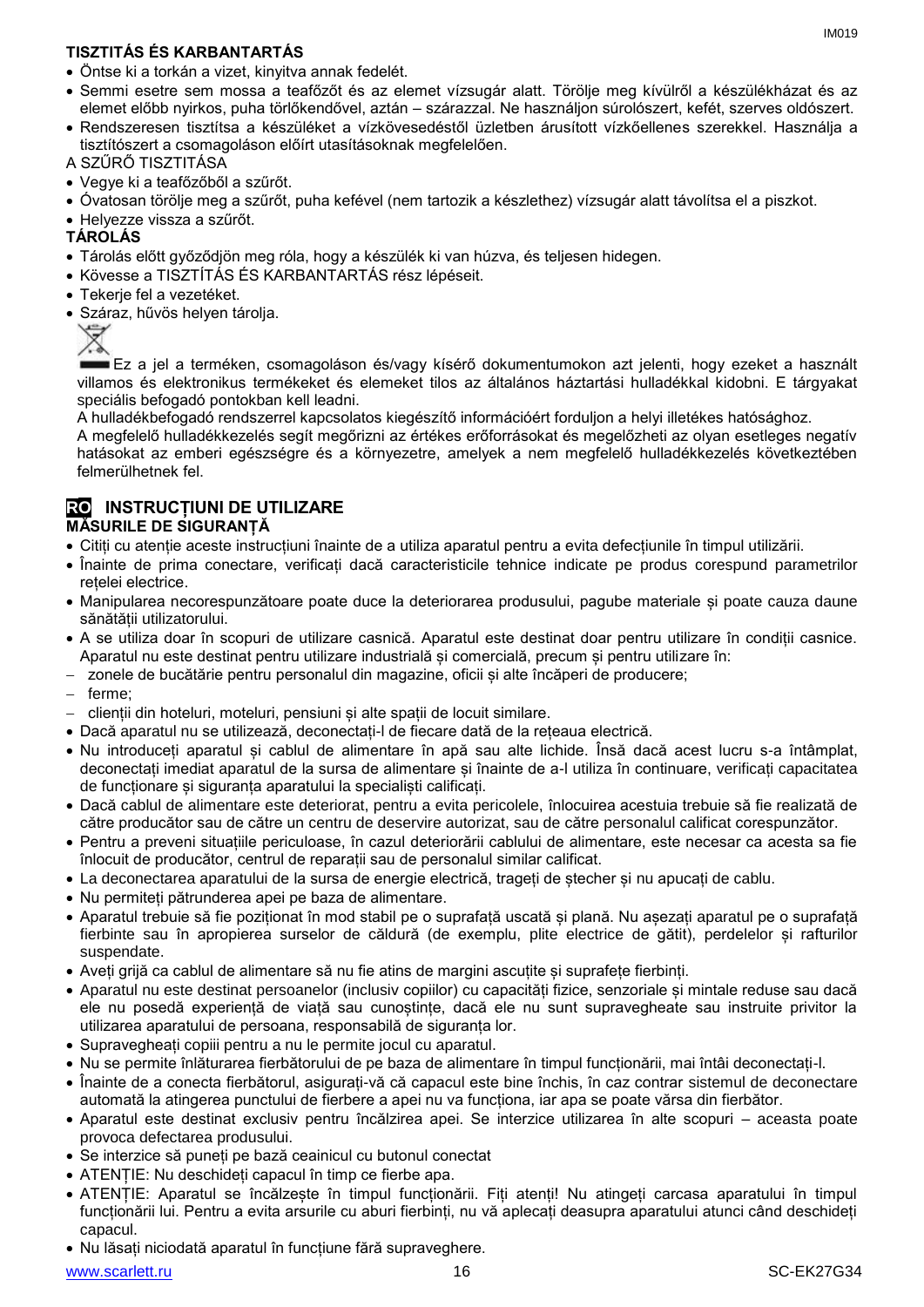- Nu încercați să reparați aparatul desinestătător sau să înlocuiți careva piese. În cazul detectării unor defecțiuni, adresați-vă celui mai apropiat centru de deservire.
- Dacă produsul a fost păstrat pentru o perioadă de timp la temperaturi sub 0 °C, atunci înainte de conectare acesta ar trebui să se afle la temperatura camerei, timp de cel puțin 2 ore.
- Producătorul își rezervă dreptul de a introduce fără notificare prealabilă mici modificări în construcţia produsului, care nu influențează semnificativ siguranța, capacitatea de funcționare și performanța acestuia.
- Data fabricării este indicată pe produs si/sau pe ambalaj, precum și pe documentele însoțitoare.

#### **PREGĂTIREA**

- Maker este proiectat pentru a fierbe apa.
- Pentru eliminarea mirosurilor străine din aparatul nou, înainte de prima utilizare este necesar să fierbeţi apă în ceainic, adăugând în ea sucul de la 1-3 lămâi sau un pachetel de acid citric.
- Lăsati solutia timp de 12 ore, iar apoi fierbeți-o din nou.
- Vărsați soluția și clătiți bine ceainicul în interior, fără a lăsa apa să nimerească pe contactele electrice
- În caz de necesitate, repetați procedura.

#### **FUNCȚIONAREA**

#### MODUL DE TURNARE A APEI

- Luați fierbătorul de pe baza de alimentare.
- Puteți să-l umpleți prin nasul sau gura de umplere a fierbătorului, deschizând capacul.
- Pentru a evita supraîncălzirea fierbătorului nu se recomandă a turna o cantitate mai mică de 0.5 litri de apă (sub marcajul "MIN"). Nu turnați mai mult de 1.7 litri de apă (peste marcajul "MAX"), în caz contrar apa se poate vărsa prin nasul fierbătorului în timpul fierberii.

#### **CONECTAREA**

- Fixați fierbătorul plin cu apă pe baza de alimentare.
- Racordați cablul de alimentare la rețeaua electrică și conectați fierbătorul, atunci se va porni indicatorul luminos de funcționare.

#### **DECONECTAREA**

- La atingerea punctului de fierbere a apei fierbătorul se va opri automat și indicatorul luminos se va stinge.
- *NOTĂ*: Fierbătorul Dumneavoastră este dotat cu un sistem de protecție contra supraîncălzirii. Dacă în fierbător nu este apă sau este puțină, atunci acesta se va deconecta automat. Dacă se întâmplă acest lucru, este necesar să așteptați cel puțin 10 minute pentru ca fierbătorul să se răcească, după care puteți turna apa.

#### CONECTAREA REPETATĂ

 Dacă fierbătorul tocmai a fiert și s-a deconectat automat, iar Dumneavoastră aveți nevoie să încălziți apa din nou, așteptați 15-20 de secunde înainte de a conecta din nou.

#### **CURĂȚAREA ȘI ÎNTREȚINEREA**

- Vărsați toată apa prin gura de umplere prin deschiderea capacului.
- Înainte de curățare, deconectați întotdeauna aparatul de la rețeaua electrică și lăsați-l să se răcească complet.
- În nici un caz nu spălați fierbătorul și baza de alimentare sub jetul de apă. Ștergeți exteriorul corpului și baza mai întâi cu o cârpă moale umedă, iar apoi – cu una uscată. Nu folosiți substanțele abrazive de curățare, burete și perii de metal, precum și solvenții organici.
- Curățați în mod regulat produsul de depunerile de calcar cu produse speciale, pe care le puteți achiziționa în magazine. La utilizarea produselor de curățare, urmați instrucțiunile de pe ambalajul acestora.

### CURĂȚAREA FILTRULUI

- Scoateți filtrul din fierbător.
- Ștergeți ușor filtrul, înlăturați impuritățile cu o perie moale (nu este inclusă în set) sub jetul de apă.
- Fixați filtrul la loc.

#### **PĂSTRAREA**

- Înainte de depozitare, asigurați-vă că aparatul este scos din priză și este complet răcit.
- Respectați toate cerințele de la punctul CURĂȚAREA ȘI ÎNTREȚINEREA.
- Strângeți prin înfășurare cablul de alimentare.
- Aparatul se va păstra la loc răcoros și uscat.



Simbolul dat pe produs, ambalaj şi/sau documentele însoţitoare înseamnă că aparatele electrice şi electronice, şi bateriile uzate nu trebuie aruncate împreună cu deşeurile menajere. Acestea trebuie duse la punctele de colectare specializate.

Adresati-vă la autoritățile locale pentru a obține informații suplimentare referitor la sistemele existente de colectare a deşeurilor.

Reciclarea corectă va contribui la păstrarea resurselor valoroase şi la prevenirea posibilelor efecte negative asupra sănătății oamenilor și a mediului înconjurător, care ar putea apărea în rezultatul reciclării incorecte a deseurilor.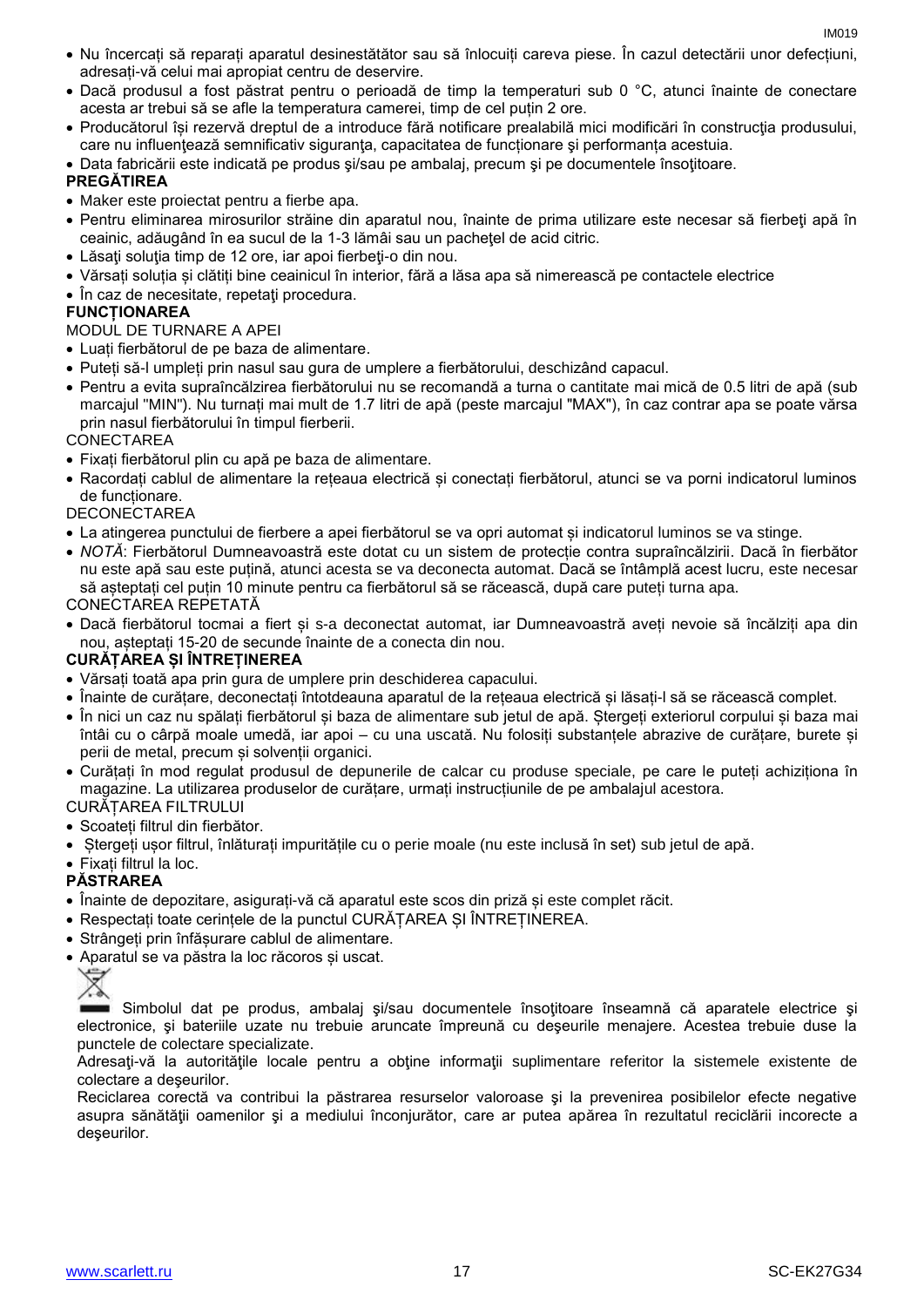#### **PL INSTRUKCJA OBSŁUGI ŚRODKI BEZPIECZEŃSTWA**

- Zalecamy uważnie przeczytać niniejszą instrukcję przed uruchomieniem urządzenia, aby uniknąć awarii podczas użytkowania.
- Przed pierwszym włączeniem należy sprawdzić, czy dane techniczne podane na wyrobie są zgodne z parametrami prądu elektrycznego.
- Niewłaściwe postępowanie może spowodować uszkodzenie wyrobu, wyrządzić szkodę materialną albo spowodować zagrożenie zdrowia użytkownika.
- Urządzenie jest przeznaczone tylko do użytku domowego. Urządzenie nie jest przeznaczone do używania w przemyśle i w handlu, a także do wykorzystania:
- w pomieszczeniach kuchennych dla pracowników w sklepach, biurach i innych pomieszczeniach produkcyjnych;
- w domach rolników;
- przez klientów w hotelach, motelach, pensjonatach i innych podobnych miejscach zamieszkania.
- Zawsze odłączaj urządzenie od zasilania prądem elektrycznym, gdy nie jest ono używane.
- Nie dopuszczaj do przedostania się wody do bazy zasilającej.
- Nie wolno zanurzać urządzenia, bazy zasilającej ani przewodu sieciowego w wodzie ani żadnej innej cieczy. Jeśli tak się stało, natychmiast odłącz urządzenie od źródła zasilania i przed dalszym użyciem zwróć się w celu sprawdzenia, czy urządzenie działa sprawnie i bezpiecznie, do wykwalifikowanych specjalistów.
- W przypadku uszkodzenia przewodu zasilającego jego wymiany, aby uniknąć niebezpieczeństw, powinien dokonać producent lub upoważniony przez niego Punkt Serwisowy bądź podobny wykwalifikowany personel.
- Należy uważać, aby przewód zasilający nie dotykał ostrych krawędzi i gorących powierzchni.
- Po odłączeniu urządzenia od zasilania prądem elektrycznym ciągnij za wtyczkę, lecz nie ciągnij za przewód.
- Urządzenie musi stać na stabilnej, płaskiej i suchej powierzchni! Nie umieszczaj urządzenia na powierzchniach gorących, a także w pobliżu źródeł ciepła (np. kuchni elektrycznych), firanek ani pod półkami wiszącymi.
- Nigdy nie zostawiaj włączonego urządzenia bez nadzoru.
- Urządzenie nie jest przeznaczone do użytku przez osoby (w tym dzieci) o obniżonych możliwościach fizycznych, zmysłowych lub umysłowych albo w przypadku braku doświadczenia lub wiedzy, jeśli nie znajdują się one pod nadzorem lub nie poinstruowane przez osobę odpowiedzialną za ich bezpieczeństwo na temat korzystania z urządzenia.
- Dzieci powinny być nadzorowane w celu niedopuszczenia do bawienia się z urządzeniem.
- Wyrób należy używać tylko z bazą zasilającą, dostarczaną w komplecie. Nie wolno używać jej do innych celów.
- Nie wolno zdejmować czajnika bazy zasilającej podczas pracy, najpierw wyłącz go.
- Nie wolno stawiać czajnika z włączonym przyciskiem na podstawie.
- UWAGA: Podczas gotowania wody nie otwieraj pokrywy.
- OSTRZEŻENIE: Urządzenie nagrzewa się podczas pracy. Uważaj! Nie należy dotykać rękami obudowy urządzenia podczas jego pracy. Aby uniknąć poparzenia gorącą parą wodną, nie pochylaj się nad urządzeniem po otwarciu pokrywy.
- Przed włączeniem upewnij się, że pokrywa jest szczelnie zamknięta, w przeciwnym razie nie zadziała system automatycznego wyłączenia po zagotowaniu i woda może zostać wyrzucona.
- Urządzenie jest przeznaczone wyłącznie do ogrzewania wody. Nie wolno używać do innych celów może to spowodować uszkodzenie wyrobu.
- Nie należy samodzielnie naprawiać ani wymieniać żadnej części urządzenia. W przypadku wykrycia usterek należy skontaktować się z najbliższym Punktem Serwisowym.
- Jeśli urządzenie przez jakiś czas znajdowało się w temperaturze poniżej 0ºC, przed włączeniem musi być przechowywane w temperaturze pokojowej nie krócej niż 2 godziny.
- Producent zastrzega sobie prawo, bez dodatkowego powiadomienia, do wprowadzania drobnych zmian w konstrukcji wyrobu, które zupełnie nie wpływają na jego bezpieczeństwo, sprawność lub funkcjonalność.

Data produkcji podana na wyrobie i/lub na opakowaniu, a także w dołączonej dokumentacji.

#### **PRZYGOTOWANIE**

- Czajnik przeznaczony jest do gotowania wody.
- W celu usunięcia zapachów z nowego urządzenia przed pierwszym użyciem zagotuj wodę w czajniku, dodając do niej sok 1-3 cytryn lub torebkę kwasu cytrynowego.
- Pozostaw roztwór na 12 godzin, następnie znów zagotuj.
- Wylej roztwór i starannie wypłucz czajnik wewnątrz, nie dopuszczając do przedostania się wody do styków elektrycznych
- W razie potrzeby powtórz procedurę.

#### **PRACA**

#### WLEWANIE WODY

- Zdejmij czajnik z bazy zasilającej.
- Możesz napełnić go poprzez dzióbek lub gardziel, otwierając pokrywę.
- Aby uniknąć przegrzania czajnika nie zaleca się wlewać mniej niż 0,5 l wody (poniżej kreski "MIN"). Nie wlewaj więcej niż 1,7 l wody (powyżej kreski "MAX"), w przeciwnym razie ona może zostać wyrzucona przez dzióbek przy gotowaniu.

**WŁACZANIE** 

Postaw wypełniony wodą czajnik na bazę zasilającą.